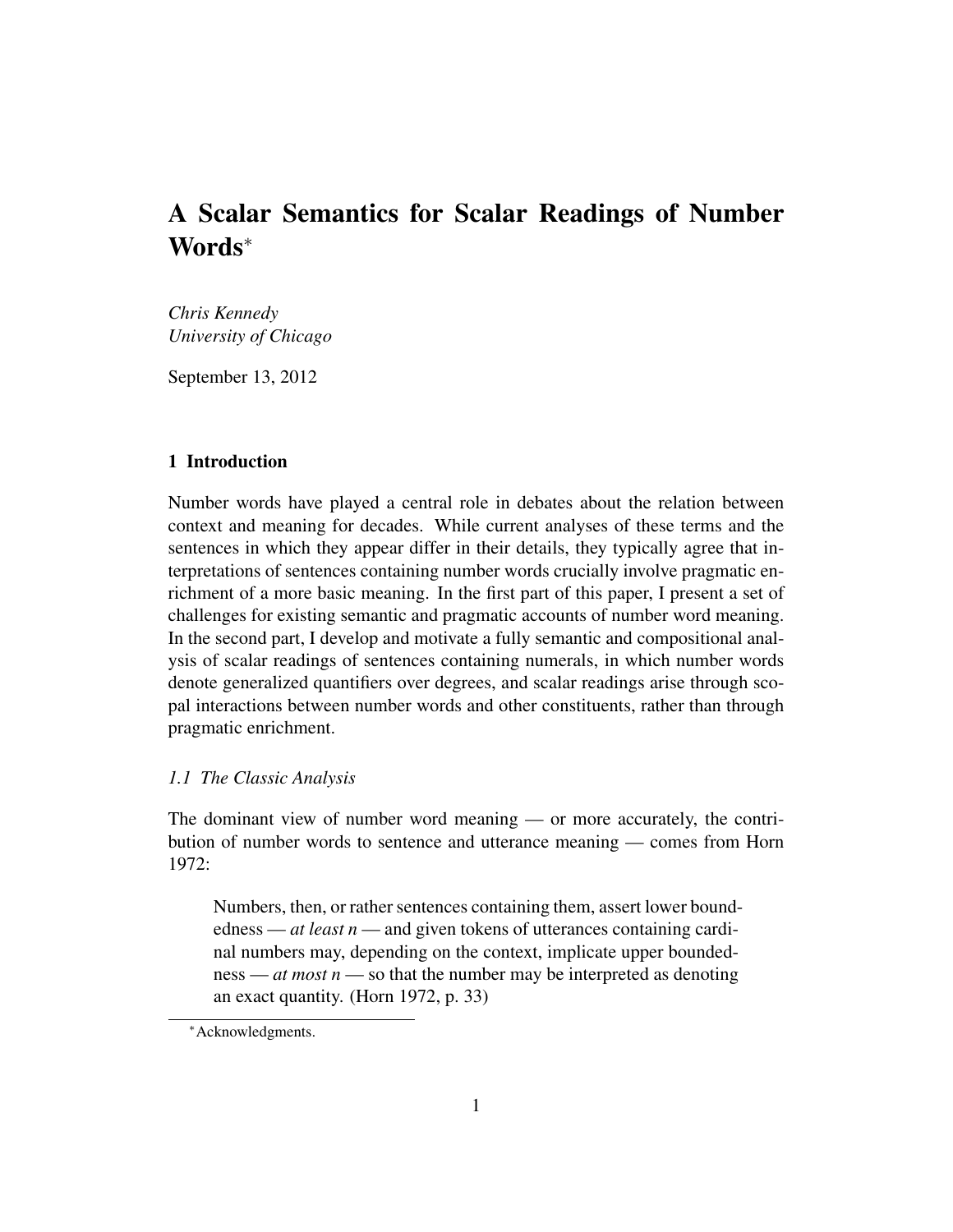Horn's analysis is based on the observation that number words appear to pattern with other scalar terms in leaving open whether propositions involving higher quantities are true, while generating entailments that propositions involving lower quantities are false, as illustrated by the examples in (1).

- (1) a. Kim read three of the articles on the syllabus, if not more/#fewer.
	- b. Kim read most of the articles on the syllabus, if not all of them/#many of them.

Although an assertion of the first part of (1a) (*Kim read three of the articles on the syllabus*) would usually be taken to communicate the information that Kim didn't read more than three books, just as the first part of (1b) would be taken to mean that Kim didn't read more than merely most of the books (i.e., that Kim didn't read all of them), the fact that (1a-b) can be followed by *if not more/all* is taken as evidence by Horn that the UPPER BOUND inference associated with utterances of these sentences (*not four, five six...; not all*) is a conversational implicature. In contrast, the infelicity of the *if not fewer/many* continuations is taken as evidence that the LOWER BOUND inference (*at least three; more than half*) is an entailment.

The details of Horn's account of the "exact quantity" interpretation of sentences with number words — what Horn (1992) calls the TWO-SIDED meaning runs as follows. Assume that sentences containing number words entail a lower bound, so that the first part of (1a) is true just in case the number of articles read by Kim is equal to or greater than three. If this is correct, then any sentence just like (1a) in which *three* is replaced by a number word that introduces a lower bound greater than 3 (*four, five, six*, etc.) entails (1a). On the assumption that a speaker intends to be as informative as possible without saying something that she knows to be false, in accord with Grice's Maxims of Quality and Quantity, an utterance of (1a) instead of a stronger alternative generates the implicature that the speaker believes that none of the alternatives are true. The resulting combination of sentence meaning (*the number of books Kim read is equal to or greater than three*) and implicature (*for all n greater than three, the speaker doesn't believe that the number of books Kim read is equal to or greater than n*) corresponds to the two-sided meaning.

Additional evidence for the Classic Analysis comes from the interpretation of sentences in which number words occur in a downward-entailing context. Unlike (1a), an utterance of (2a) is most naturally understood as conveying the information that everyone who missed three *or more* of the questions failed the exam, not as a claim that everyone who missed exactly three of the questions failed; (2b-c) are understood in a similar way.

(2) a. Everyone who missed three of the questions failed the exam.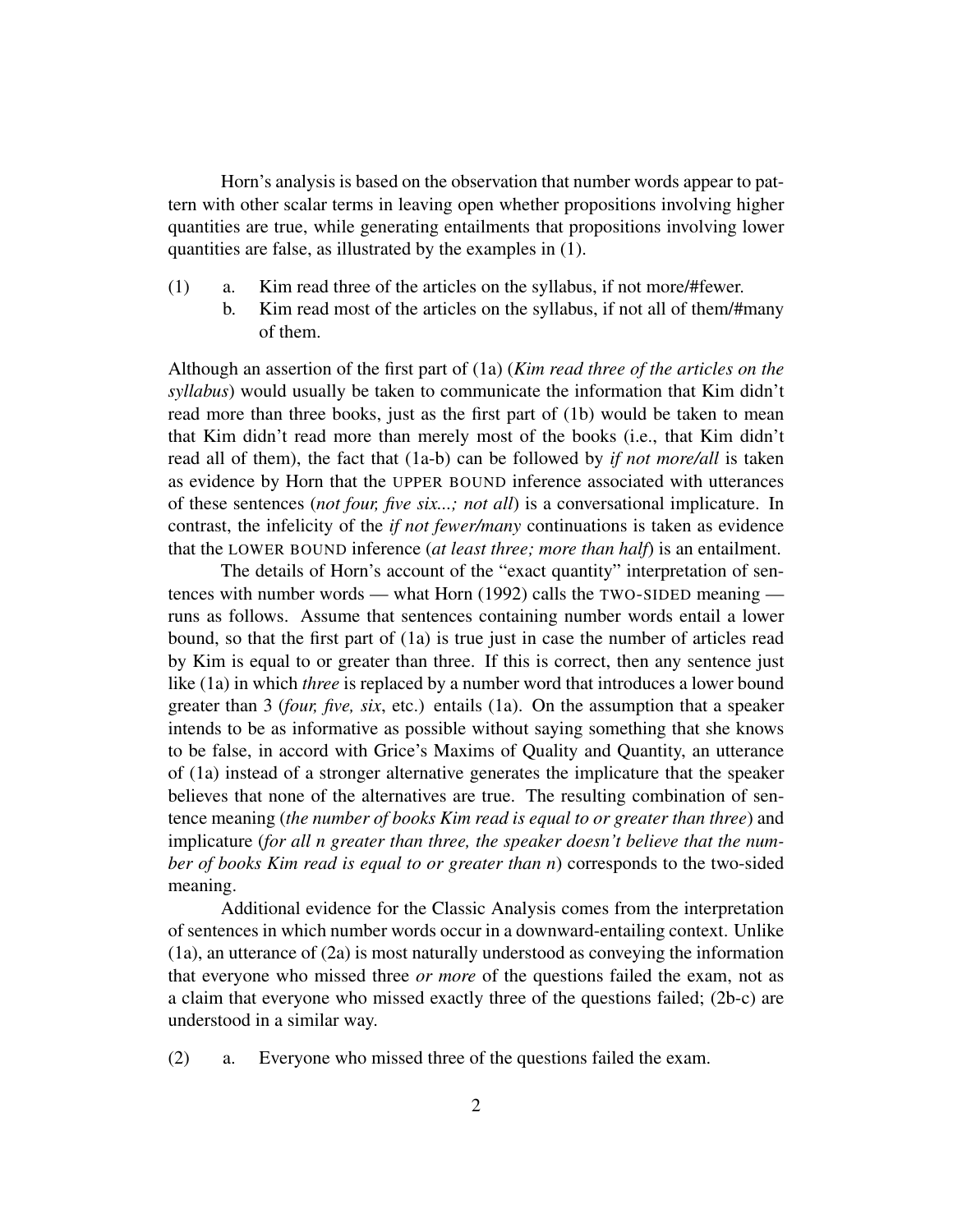- b. Everyone who missed some of the questions failed the exam.
- c. Everyone who missed most of the questions failed the exam.

The difference between these examples and the ones in (1) is that the kind of entailment pattern that motivates an analysis of the upper bounding interpretations of (1a-c) in terms of scalar implicature does not obtain, because the numeral and scalar quantifiers appear in a downward entailing context. Replacing *three* in (2a) with a numeral higher in the counting list does not generate an entailment to (2a) (given lower bounded truth conditions); instead the entailment relations are flipped: if it is true that everyone who missed at least three of the questions failed the exam, then it is true that everyone who missed at least four, five, six, etc. failed. The Classic Analysis therefore predicts that examples like (2) should not have two-sided interpretations, which indeed appears to be the case.

Horn's version of the Classic Analysis is a neo-Gricean one, but its general features are shared by "grammatical" theories of scalar implicature as well (e.g. Chierchia 2004, 2006; Chierchia, Fox, and Spector 2012; Fox 2007; Magri 2011, etc.). In these approaches, the upper bounding inference is introduced compositionally by an exhaustivity operator EXH which composes with a sentence, computes a set of alternative meanings for the sentence in a way that is fully parallel to the reasoning outlined above, and returns a meaning that consists of the original sentence meaning plus a denial of its stronger alternatives. The central difference between the neo-Gricean version of the Classic Analysis and the grammatical one is that on the former view, the two-sided understanding of the utterances in (1) is part sentence meaning, part speaker meaning; while on the latter view, it is entirely a matter of sentence meaning, and so can interact compositionally with other expressions. However, both versions of the Classic Analysis share two core features. First, upper bounding inferences arise through consideration and subsequent exclusion of stronger scalar alternatives. Second, upper bounding inferences of numerals and other scalar terms (both quantifiers like *some, many, most* as well as modals, aspectual verbs, and so forth) are derived in exactly the same way. As we will see below, these two features lead to problems for both versions of the Classic Analysis.

# *1.2 Number word meaning*

Before moving to a discussion of these problems, I want to point out that although the Classic Analysis is often thought of as an analysis of the meanings of number words themselves, this is incorrect. As the quote from Horn 1972 makes clear, it is instead an analysis of the information conveyed by an utterance of a sentence containing a cardinal numeral. As such, it is compatible with several distinct hypotheses about the meanings of number words themselves and the way in which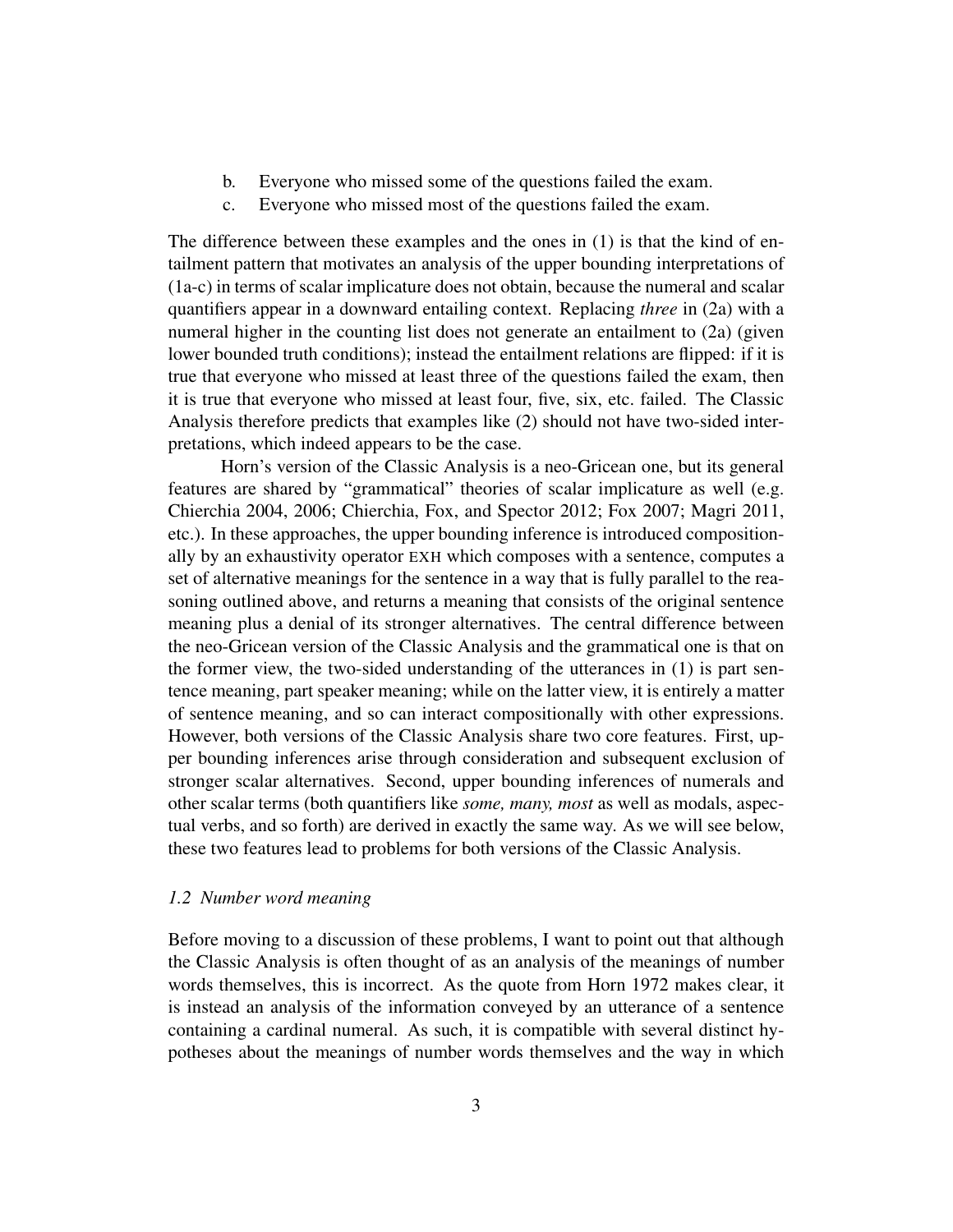the "basic" lower bounded semantic content is introduced. There are three main approaches that have been taken in the literature.

The first is to analyze number words as quantificational determiners, as in Barwise and Cooper 1981. On this view, the hypothesis that numerals introduce lower bounded content reflects one of two potential analyses of the denotation of the determiner, specifically the one in (3a) (using the numeral 'three' as an example), in which it introduces a lower bound on the cardinality of the intersection of the determiner's restriction and scope.

(3) a.  $[three] = \lambda P \lambda Q$ .  $|P \cap Q| \ge 3$ b.  $[three] = \lambda P \lambda Q$ .  $|P \cap Q| = 3$ 

This denotation contrasts with the one in (3b), advocated by Breheny (2008), which introduces a two-sided meaning as a matter of semantic content, and so represents a significantly different hypothesis about how two-sided inferences are generated.

The second option is to treat number words as cardinality predicates, or properties of pluralities, as in Krifka 1998; Landman 2003, 2004; Chierchia 2010; Rothstein 2011 (or, in a more elaborate way, Ionin and Matushansky 2006). This approach typically assumes a denotation along the lines of (4), where # returns the number of atoms that comprises a plural individual.

$$
(4) \qquad [three] = \lambda x. \#(x) = 3
$$

Even though the number word introduces a relation to an exact quantity (which accounts for obligatory two-sided interpretations of predicate numerals; see Geurts 2006), the resulting truth conditions for a sentence in which a numeral modifies a noun are lower bounded, thanks to existential closure over the individual argument. The truth conditional content of the first part of (1a), for example, is as shown in (5) (ignoring partitivity).

(5) 
$$
\exists x
$$
[read(x)(kim)  $\land$  articles(x)  $\land \#(x) = 3$ ]

(5) entails the existence of a plurality of books read by Kim of size three, but does not rule out the existence of pluralities of greater size, and so has lower bounded truth conditions. However, this analysis can be turned into one that introduces twosided truth conditions either by adding an extra condition to the effect that the plurality which satisfies the cardinality predicate uniquely satisfies it (Nouwen 2010), or by type-shifting the predicate denotation into a determiner meaning (Geurts  $2006$ ).<sup>1</sup>

<sup>&</sup>lt;sup>1</sup>In fact, Geurts shows that both the two-sided and lower bounded determiner meanings in can be derived from the cardinality predicate meaning in using standard type-shifting principles, and uses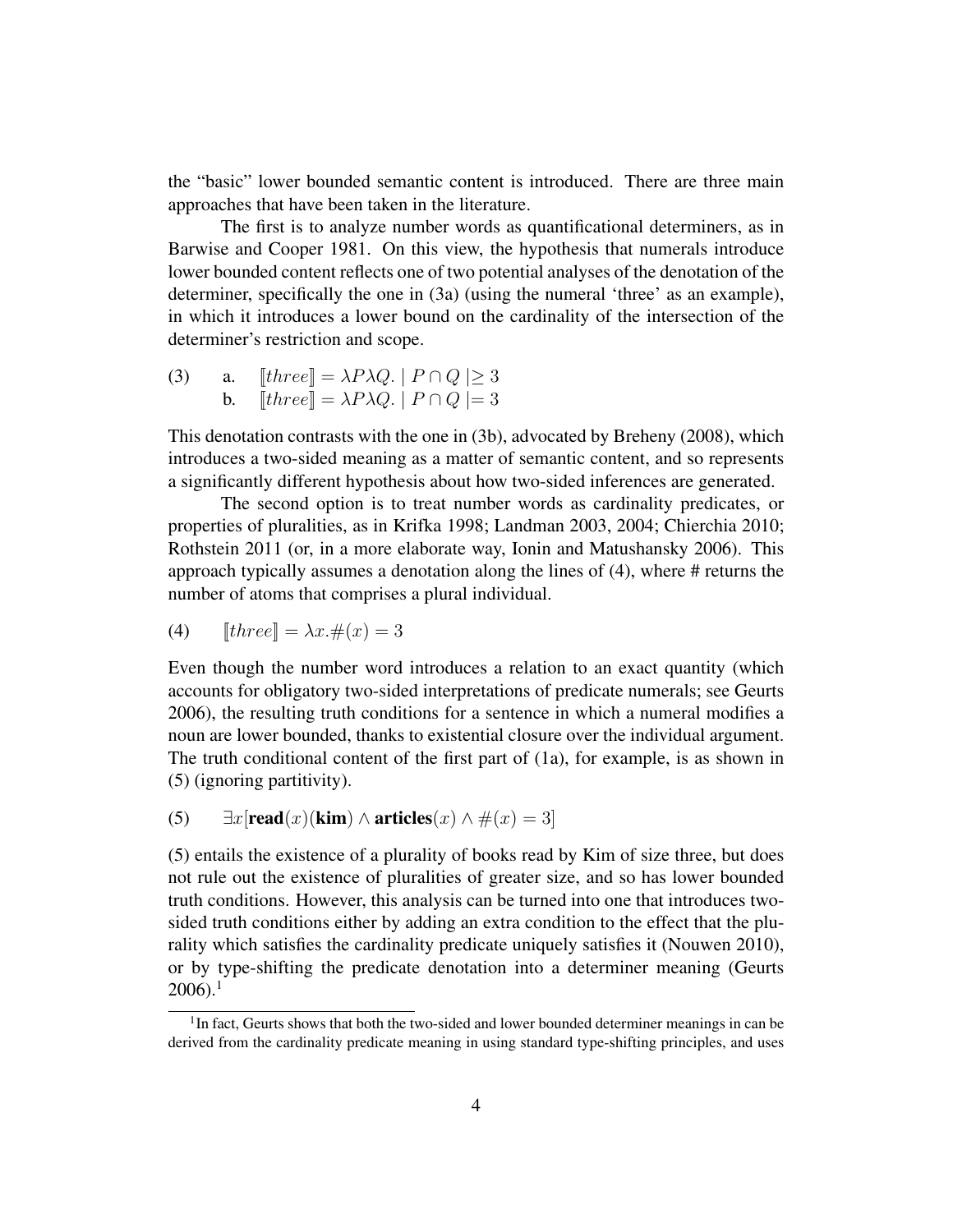A third option is to treat numerals as singular terms, as advocated by Frege (1980 [1884]), i.e. as names of numbers. Recasting Frege's view in the context of contemporary semantic theory, we may assume a model-theoretic interpretation in which numbers are of the same semantic type as the objects introduced by measure phrases like *two meters* and quantified over by comparatives and other kinds of quantity morphology, i.e. type d (for DEGREES; see e.g. Cresswell 1976; von Stechow 1984; Klein 1991; Kennedy 1999; and and many others). Like these other expressions, number words must compose with an expression of type  $\langle d, \alpha \rangle$ ; such an expression can be derived from the quantificational determiner or adjectival meanings of number words by abstracting over the position of the numeral in the metalanguage representation of the meaning, deriving either the "parameterized" quantificational determiner in (6a) (Hackl 2000) or the gradable adjective in (6b) (Cresswell 1976; Krifka 1989).<sup>2</sup>

(6) a. 
$$
\[\text{MANY}_{Det}\] = \lambda n \lambda P \lambda Q. \mid P \cap Q \mid \geq n
$$
  
b. 
$$
\[\text{MANY}_{Adj}\] = \lambda n \lambda x. \#(x) = n
$$

Composing (6a) or (6b) with the singular term denotation for e.g. *three*, namely the number 3, then gives back the determiner meaning in (3a) or the cardinality predicate meaning (4), respectively.<sup>3</sup> This approach is similar to previous two in making the number word part of a determiner or adjective meaning (and in this way, it

<sup>3</sup>An apparent disadvantage of this kind of analysis is that it must stipulate that MANY is deleted (or unpronounced) when it composes with a numeral, though it may turn out that there is a principled explanation for this. Note in particular that other putative degree-denoting expressions either allow deletion of their corresponding scalar predicates in prenominal position (ia) or require it (ib):

- (i) a. a 2 meter (long) board
	- b. a 10 kilogram (\*heavy) stone

(Murphy 1997) proposes that reason that *heavy* must be omitted in (ib) is because the measure phrase unambiguously determines the dimension of measurement. (This is not the case in (ia), where 2 *meters* could be a measure of length, width, depth, etc.) It is tempting to apply the same reasoning to the case of numerals and MANY in English, since MANY is (by hypothesis) the only scalar predicate that numerals combine with. This would lead us to expect that if a language had more than one type of MANY-term, it would need to be expressed, a scenario that sounds very much like a classifier system.

this to build a "polysemy" analysis of number word meaning which can accommodate most of the facts we will discuss in the next section, with the exception of those involving existential modals.

<sup>&</sup>lt;sup>2</sup>In fact, Cresswell (1976) and Krifka (1989) treat nouns themselves as type  $\langle d, \langle e, t \rangle \rangle$ , basically incorporating the meaning of  $MANY_{Adj}$  into the meaning of the noun. I actually prefer this way of doing things for English, but since working it out requires dealing with issues of composition that are orthogonal to the purposes of this paper (having to do with how the degree argument gets passed up, and how it gets saturated in the absence of an overt numeral), I will stick with the compositionally simpler  $MANY_{Adj}$  version of the analysis.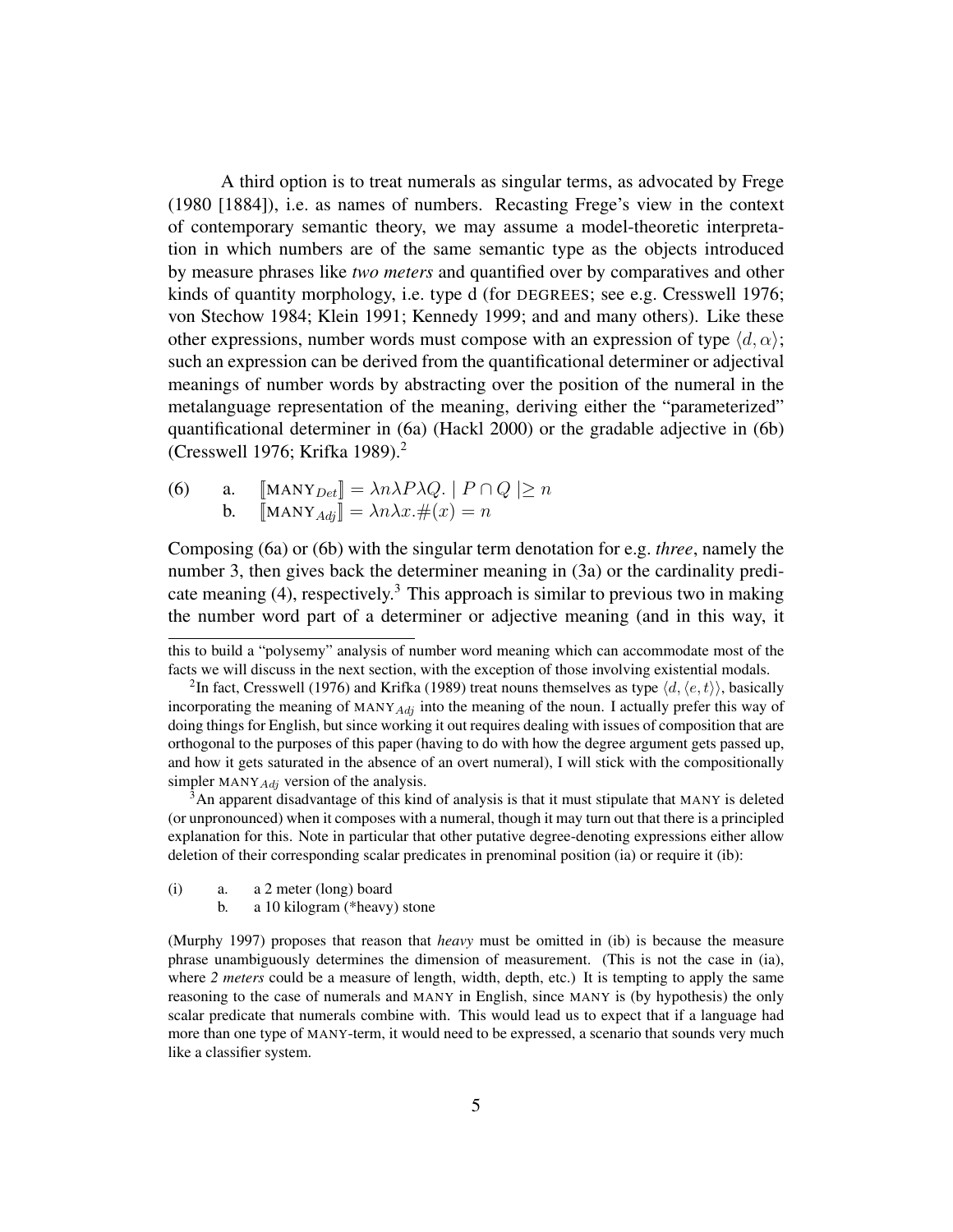can accommodate whatever syntactic evidence there might be for one analysis or the other), but differs crucially in allowing for more independence between the numeral and the rest of the nominal projection: since the numeral itself is a syntactic and semantic argument, rather than a determiner or a modifier, it may have an interpretive independence from the rest of the nominal. Specifically, it can in principle take scope independently from the rest of the nominal projection. This will turn out to be crucial in the alternative to the Classic Analysis that I will propose in Section 3.

#### 2 Challenges to the Classic Analysis

In this section, I will discuss a number of problems for the Classic Analysis, which challenge both the view that number words introduce lower bounded sentence meaning, and the view that the the upper bounding inference and two-sided speaker meaning is derived in the same way for number words as it is for other scalar expressions.

# *2.1 Two-sided meaning and semantic composition*

In a neo-Gricean model of speaker meaning, conversational implicatures are based partly on contextual information, partly on reasoning based on the Cooperative Principle, and partly on sentence meaning. Because sentence meaning is part of the input to implicature calculation, a prediction of the neo-Gricean model is that implicatures are invisible to semantic composition. This is a central tenet of the neo-Gricean program, and is the basis for its resulting "simplification" of semantics. In the case of number words, if they introduce only lower bounded semantic content, with two-sided meanings arising as implicatures, the prediction is that only lower bounded content should interact compositionally with other expressions in a sentence. As it turns out, there is reason to believe that that this prediction is wrong, and that instead number words interact with other expressions in a way that indicates that two-sided inferences are a matter of semantic content. I will examine three such cases here: interactions with negation, quantifiers and modals.<sup>4</sup>

# *2.1.1 Interactions with negation*

<sup>4</sup>Space considerations preclude a discussion of the full range of data that has been presented in recent years as evidence for two-sided content in number words; so I focus here on a few cases that I think make the point in a particularly clear and relevant way. For additional discussion, though, see Sadock 1984; Koenig 1991; Scharten 1997; Carston 1998; Krifka 1998; Bultinck 2005; Geurts 2006 and Breheny 2008.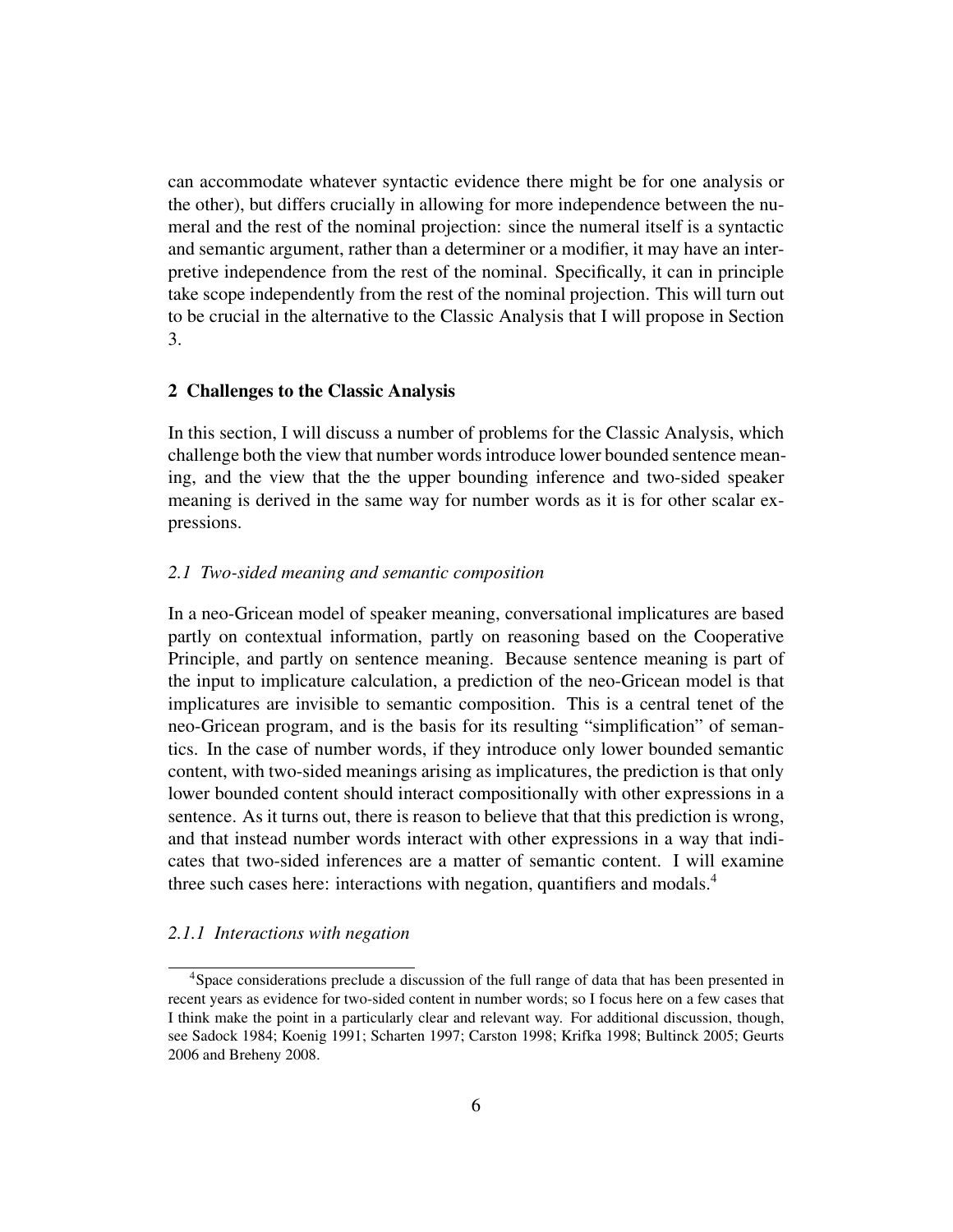Consider first the question-answer dialogue in (7). If the semantic content of B's response to A involves a lower bounded meaning for the number word, then her denial amounts to the claim that it is false that she has at least three children. This is consistent with her follow-up in (7B-i), but it should be contradicted by her followup in  $(7B-ii)$ .

- (7) A: Do you have three children?
	- B: No. I don't have three children.
		- (i) I have two.
		- (ii) I have four.

In fact, either (7B-i) or (7B-ii) is a perfectly acceptable way for B to elaborate on her initial denial that she has three children. Horn (1972) was well aware of this, and argued that only B's responses in (7B-i) involves a negation of the semantic content of the number word. (7B-ii), on the other hand, is an instance of METALINGUISTIC NEGATION, in which B's use of negative morphology is designed to signal that the upper bounding implicature should be suppressed.

However, this analysis has been challenged in recent years, including by Horn himself. Horn (1992) observes that that in question/answer contexts, putative denials of an upper bound inference in answers with number words have a different status from those those involving clear scalar quantifiers. He points to pairs like the following, observing that B's response in (8) is perfectly acceptable even with a neutral intonation, but B's response in (9) is acceptable only with the strong intonational prominence on *all* that is indicative of a metalinguistic interpretation.

- (8) A: Do you read three of the articles on the syllabus? B: No, I read four of them.
- (9) A: Did you read many of the articles on the syllabus? B: ?No, I read all of them.

Horn (1996) elaborates on this difference with a discussion of examples like those in (10).

- (10) a. ??Neither of them read many of the articles on the syllabus. Kim read one and Lee read them all.
	- b. ??Neither of them started the assignment. Kim didn't even look at it, and Lee finished it.
	- c. ??Neither of them liked the movie. Kim hated it, and Lee absolutely loved it.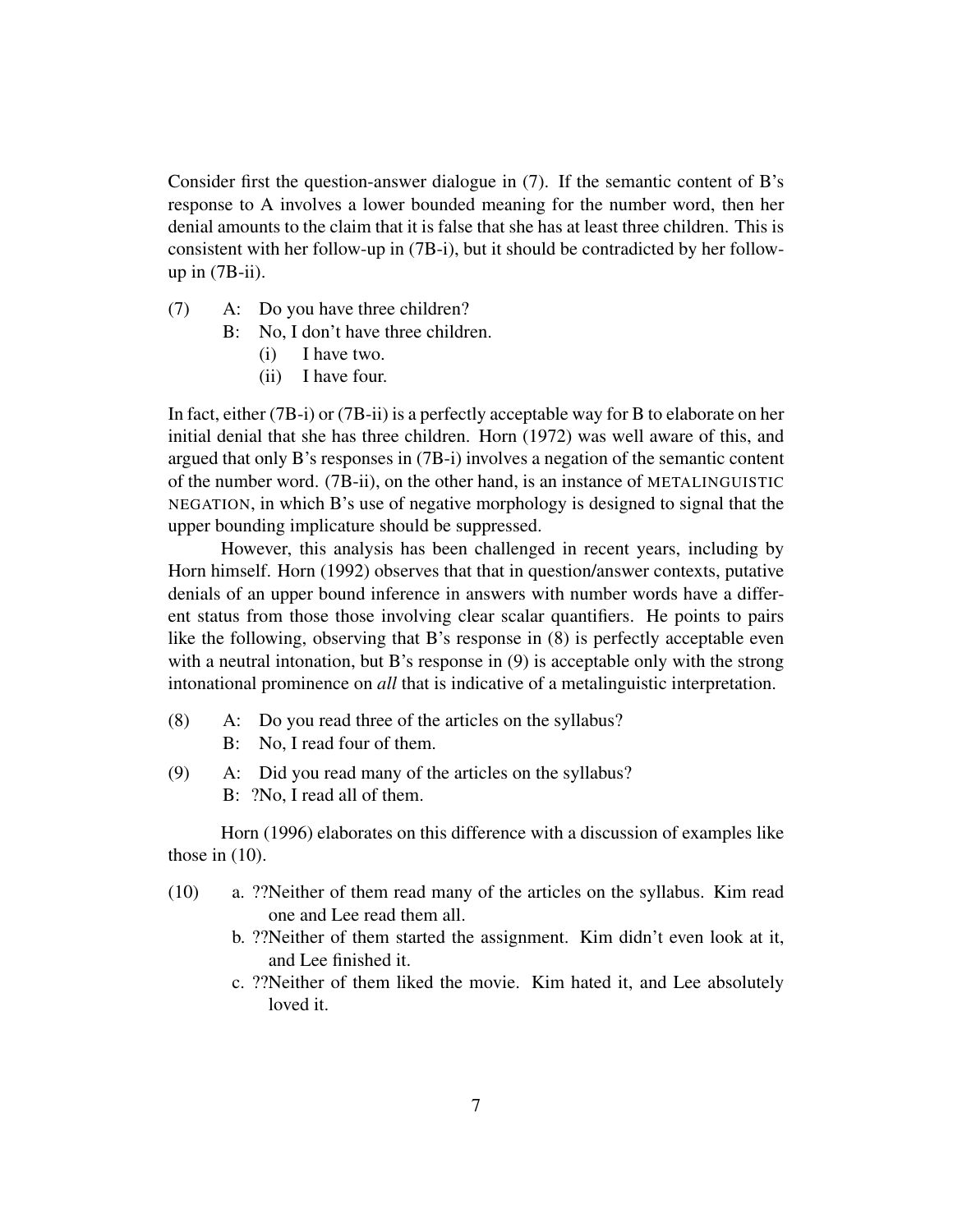The negative quantifier in the first sentence of these examples can in principle be understood either semantically or metalinguistically. If it is understood semantically, it interacts with the lower bounded semantic content of the scalar quantifier *many*, the aspectual verb *start* and the scalar verb *like*, generating the meaning that it is false of the two individuals picked out by *them* (Kim and Lee) that an appropriate lower bound was reached. (The number of articles read was below the threshold for counting as "many"; the assignment was not started; the evaluative attitude towards the movie is insufficient to count as liking it.) If it is used metalinguistically, with appropriate intonational prominence on the scalar term, it can deny the corresponding scalar inference: *"Neither of us LIKED the movie. We both LOVED it!"* The examples in (10) are strange because they require us to simultaneously understand the negative quantifier semantically and metalinguistically, something that is evidently impossible, or at the very least triggers a zeugma effect. If number words are semantically lower bounded and only pragmatically upper bounded, then we should see exactly the same infelicity in (11), but this is not the case:

(11) Neither of them read three of the articles on the syllabus. Kim read two and Lee read four.

This example is perfect, even without special intonational prominence on the number word. This is expected only if the number word introduces two-sided semantic content, which can then be targeted by the negative quantifier, deriving the intuitively correct truth conditions for (11): it is false of both Kim and Lee that they each read exactly three articles on the syllabus.

The interaction of negation and number words is a problem for both the neo-Gricean and grammatical variants of the Classic Analysis, though in different ways. As noted above, the neo-Gricean analysis must explain apparent denials of the upper bound as instances of metalinguistic negation, a move that does not appear to square very well with the facts. The grammatical approach can in fact account for the facts by hypothesizing that EXH, the exhaustivity operator involved in generating upper bounding inferences, can be inserted below negation. In the case of (11), for example, the relevant reading can be derived by assuming the representation in (12a), which derives the truth conditions paraphrased in (12b) (keeping things informal for now).

- (12) a. Neither of them EXH [read three of the articles on the syllabus]
	- b. For each  $x \in \{$ Kim, Lee $\}$ , it is not the case that:
		- (i)  $x$  read at least three articles and
		- (ii) it is not the case that x read more than three articles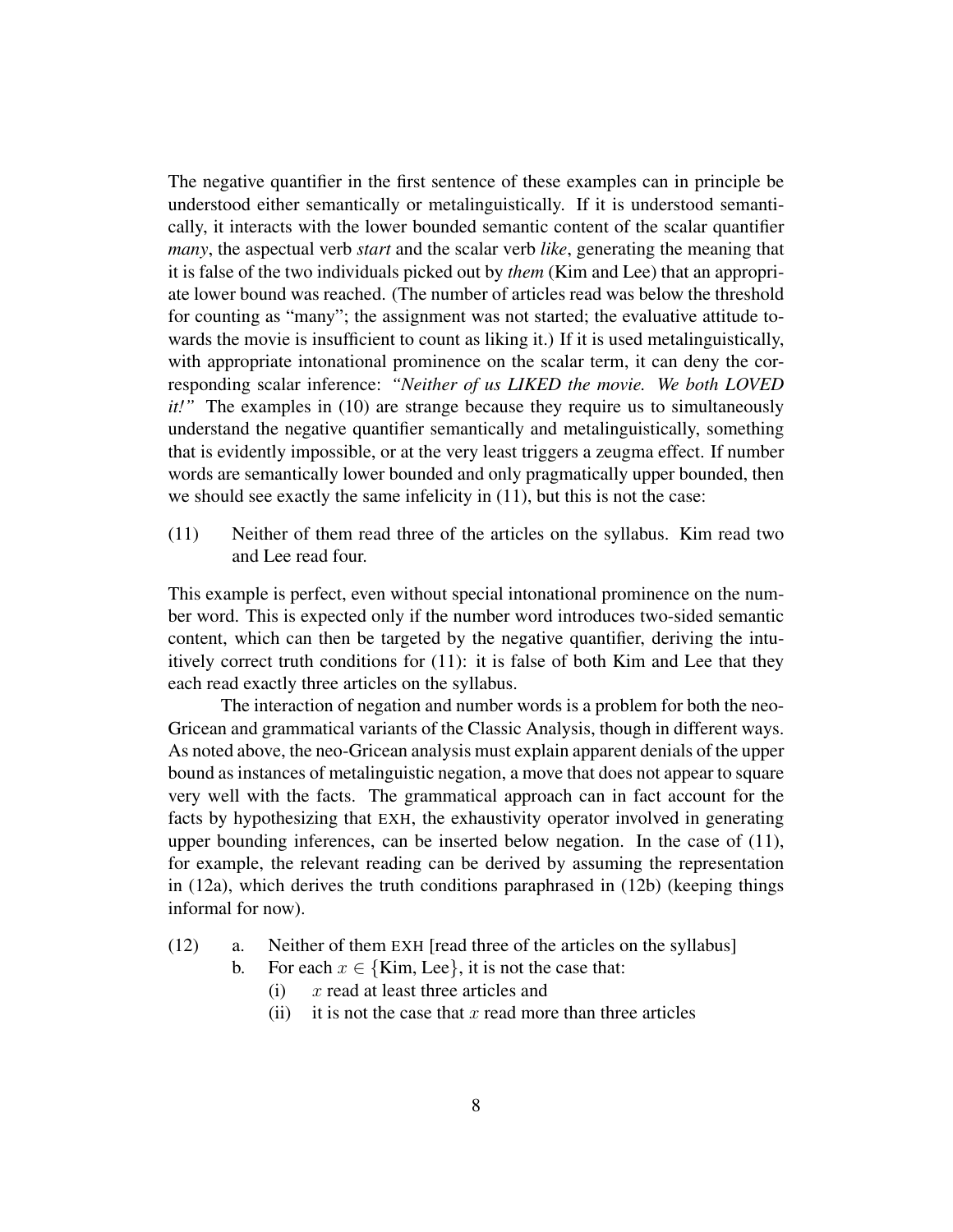To satisfy the negation, it is necessary for each of Kim and Lee to make one of (12b-i) or (12b-ii) false; this will be the case if they read fewer than three articles  $((12b-i)$  false) or more than three articles  $((12b-i)$  false), i.e. if the two-sided truth conditions fail to hold.

However, note that in the examples under consideration here, the upper bounding inference appears in a downward entailing context. As I mentioned in Section 1.1, it is generally the case that scalar implicatures disappear in such contexts. This is expected in a neo-Gricean framework, because such contexts invert entailments, and explains why (9) and (10) are odd. At the same time, this is precisely why examples like (8) and (11) are such problems for the neo-Gricean version of the Classic Analysis: if the two-sided interpretation of number words derives from a scalar implicature, then it should disappear in downward entailing contexts, contrary to fact.

In contrast, the fact that scalar implicatures generally disappear in downward entailing contexts does not follow automatically in the grammatical theory of scalar implicatures, and this difference is precisely what gives the grammatical version of the Classic Analysis the tools it needs to derive two-sided meanings for number words in the examples above. But instead of solving the problem, this just creates a new one: if examples like (8) and (11) show that EXH can be inserted in a downward entailing context, generating two-sided inferences for number words, then why can it evidently not be inserted in the corresponding examples in (9) and (10)?

In fact, according to Chierchia et al. (2012), insertion of EXH in such examples is possible, but dispreferred. Chierchia et al. point out that whenever a weak scalar term is part of a propositional constituent S that occurs in a downward entailing context, then adjunction of EXH to  $S$  derives a meaning that is asymmetrically entailed by the corresponding structure without EXH. This allows them to appeal to a "strongest meaning" principle as a way of limiting upper bounding inferences downward entailing contexts: insertion of EXH is dispreferred if it results in a weaker meaning. This is a default constraint, but it is not a hard one, as it can be violated in the right context. On this view the unacceptability of (9) and the examples in (10) is indicative of the constraint in action, while the fact that strong phonological emphasis on the scalar terms can improve the examples indicates that the constraint can be bypassed.

Regardless of whether this line of thought is a correct or fruitful way of understanding the distribution of upper bounding inferences with scalar terms in general (a debate that I do not wish to engage here), it does not provide a way of salvaging the Classic Analysis of number words. The problem, quite simply, is that there is no evidence that two-sided interpretations of sentences with number words are dispreferred in downward entailing contexts, or that it is necessary to add a special prominence or emphasis on the number word to derive this meaning. Quite the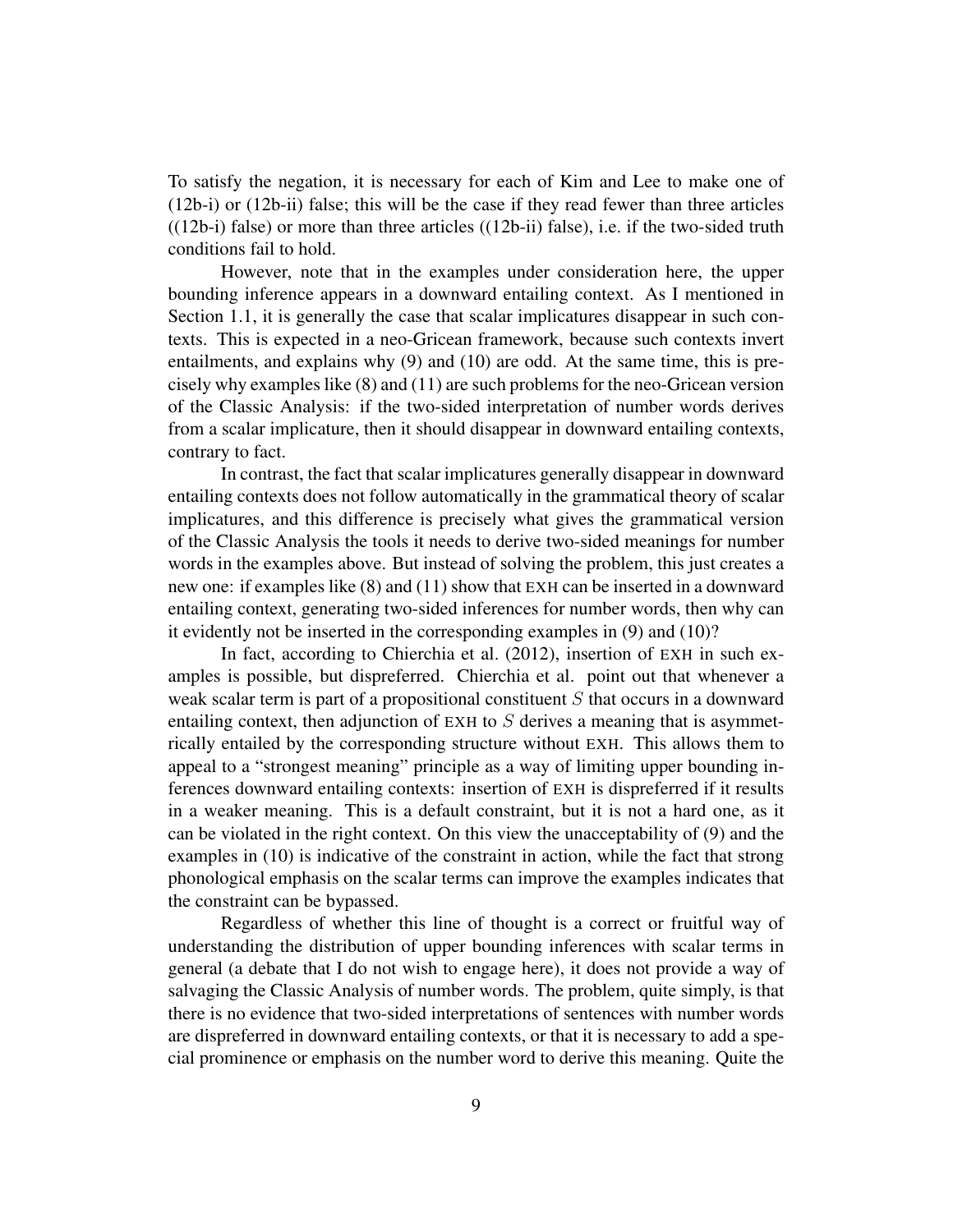opposite: in the examples considered above, the two-sided interpretations appear to be the default, and need not be signalled by special intonational prominence. In short, the central challenge for the grammatical version of the Classic Analysis is the same as the one faced by the neo-Gricean version: sentences with number words systematically have two-sided meanings in contexts in which other scalar terms do not.

#### *2.1.2 Interactions with quantifiers*

Interactions with universal and negative quantifiers make the same point. Earlier I presented (2), repeated below, as evidence that upper bounding inferences disappear in the scope of a universal quantifier.

- (2) a. Everyone who missed three of the questions failed the exam.
	- b. Everyone who missed some of the questions failed the exam.
	- c. Everyone who missed most of the questions failed the exam.

While it is true that (2a) is most naturally understood as conveying the information that everyone who missed three or more of the questions failed, we actually cannot be sure that this is because *three* introduces lower-bounded content. Even if *three* introduced two-sided content, (2a) would be still be true in a situation in which everyone who missed three or more of the questions failed the exam, because such a situation is also one in which everyone who missed exactly three questions failed.<sup>5</sup> We could then explain our understanding of the message conveyed by an utterance of (2a) in terms of a particularized scalar implicature: generally, missing more questions on an exam is worse than missing fewer, so if it's true that everyone who missed exactly three questions failed, we can reason that everyone who missed more than three failed too (cf. Breheny 2008).

But more importantly, it is easy to construct examples in which sentences containing numerals in downward-entailing quantifier restrictions clearly have twosided truth conditions. Consider, for example, a test-taking situation in which there are five answers, and students are rewarded with different color stars depending on how well they do: students who get exactly three correct answers receive a red star; students who get exactly four correct answers get a silver star, and students

<sup>5</sup>The crucial difference between lower bounded content and two-sided content is that the former would be true and the latter false if e.g. some people missed four or more questions and all of them failed, but nobody missed exactly three questions. But this situation is not really a problem, given the existence presupposition of the relative clause. Indeed, the fact that (2a) appears to presuppose only that there are some people who missed exactly three questions on the exam, and not that there are some people who missed more than three questions, could potentially be interpreted as another argument that number words introduce two-sided semantic content.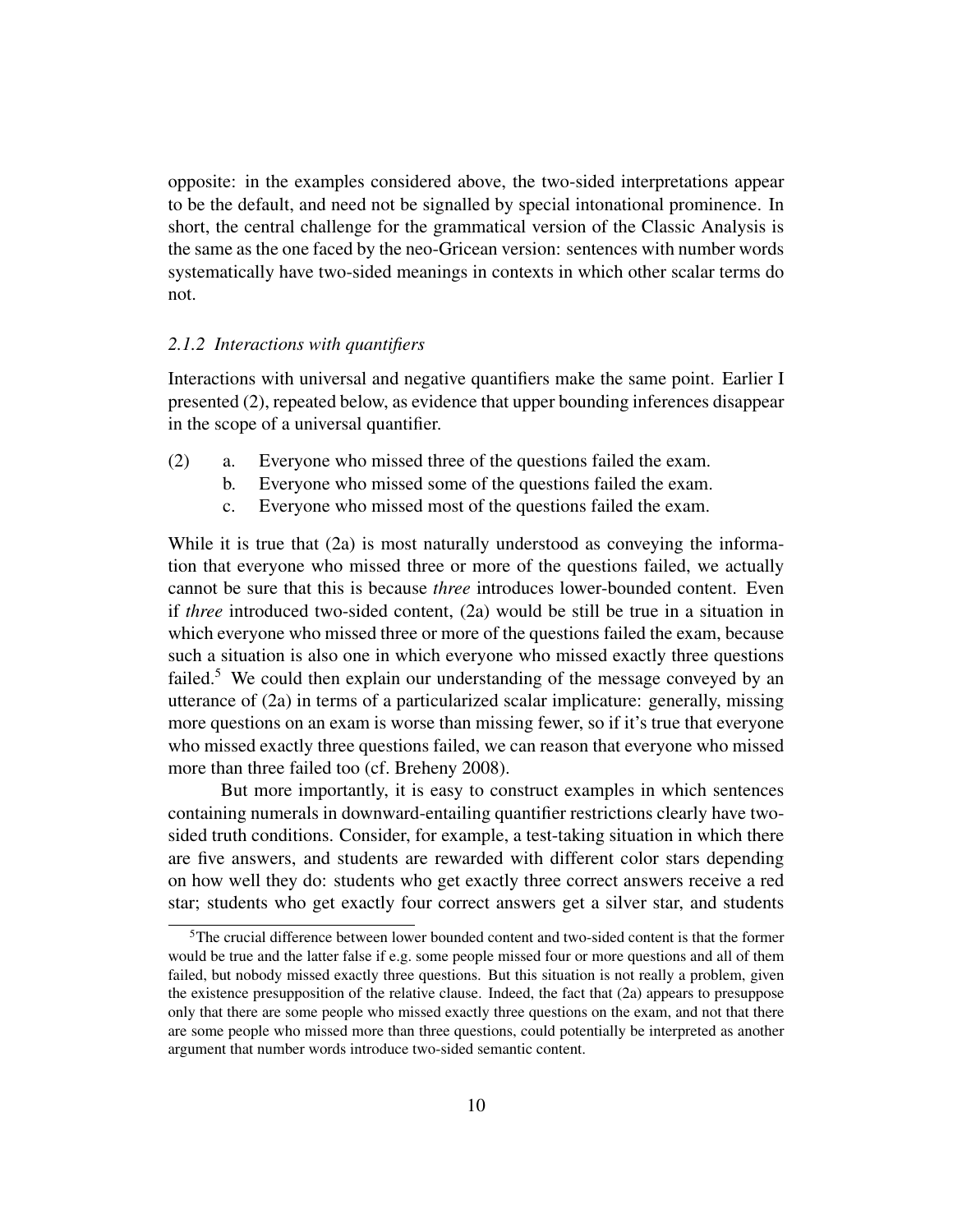who get five correct answers get a gold star. In this scenario, the sentences in (13) can be understood in two different ways. They both can be understood in a way parallel to (2a), with the number word introducing a lower bound, in which case they falsely describe the situation under consideration. This reading might indicate the existence of lower bounded truth conditions, but it could also be the result of pragmatic reasoning, as described above.

- (13) a. Everyone who correctly answered three of the questions got a red star.
	- b. No one who correctly answered three of the questions got a gold star.

However, both of the sentences in (13) also can be understood as saying something true about the situation in (12), a result that is possible only if the number words are understood as providing both a lower and upper bound on the number of missed examples, i.e., only if the sentences have two-sided interpretations.

The same cannot be said of the examples in (14), in which the number words are replaced by scalar determiners. These sentences are unambiguously false as descriptions of the situation in (12), which means that they have only their "basic," lower bounded truth conditions.

- (14) a. Everyone who correctly answered most of the questions got a red star.
	- b. No one who correctly answered most of the questions got a gold star.

The absence of two-sided readings in (14a-b) is expected on the neo-Gricean version of the Classic Analysis, but the presence of two-sided readings in (13a-b) is not. In the absence of strong intonational prominence on the scalar words (something not required for the numerals), these readings can be derived in the grammatical version of the Classic Analysis by inserting EXH in the relative clause (despite the fact that this is a downward entailing context), but then we incorrectly predict two-sided readings to be equally accessible in (14a-b).

## *2.1.3 Interactions with modals*

Let us finally consider sentences in which number words appear in the scope of a modal verb.<sup>6</sup> At first glance, the interaction of modals and number words appears to provide strong evidence that the lower bound inference is a constituent of the semantic content of sentences containing number words. In the examples in (15),

<sup>&</sup>lt;sup>6</sup>I restrict my attention here to interactions between number words and deontic modals, mainly because focusing on one case is sufficient to make the main point that number words are able to introduce two-sided truth conditional content, and because deontic modals support the construction of fairly clear examples. However, I will say a bit more about the relation between number words and other kinds of modals in section 3.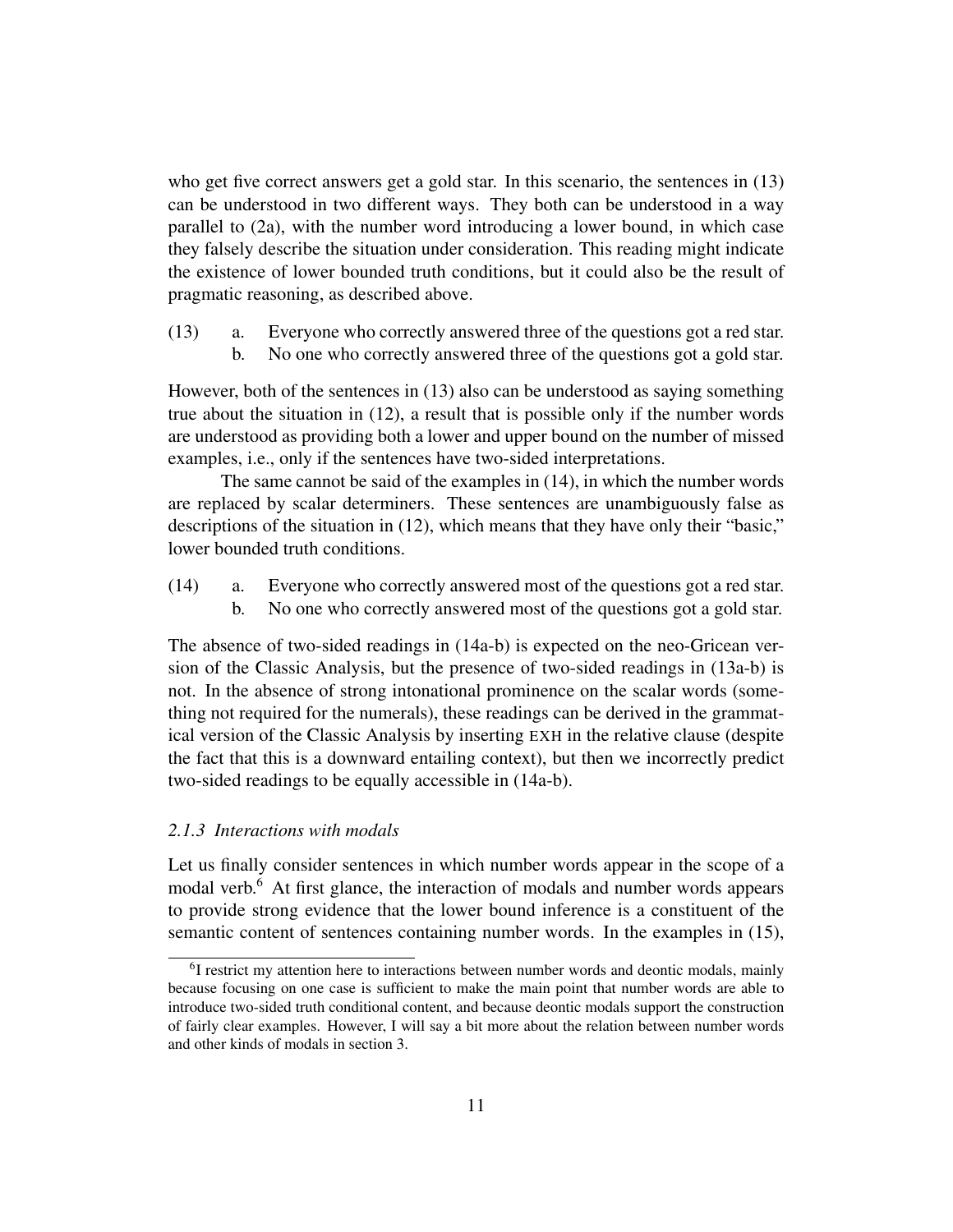the number word is part of the semantic scope of the modal, and is understood as though it introduces lower bounded semantic content (Scharten 1997; Carston 1998).

- (15) a. In Britain, you have to be 18 to drive a car.
	- b. Mary needs to get three As if she wants to graduate.
	- c. Recipients of the education benefit must have two children enrolled in primary school.

An utterance of (15a), for example, is most naturally understood as an assertion that in all worlds consistent with the relevant regulations, one must be at least 18 to drive, i.e. that 18 is the minimum legal driving age. Likewise, (15b) places a lower bound on the number of *As* Mary needs to graduate, and (15c) implies that anyone with two or more students in primary school will get the benefit. These readings are exactly what we expect if number words have lower bounded semantic content, and if only the semantic content of the expression that provides the scope of the modal (the infinitival clause) plays a role in determining the truth conditions of the sentence.<sup>7</sup>

(15a-c) can also have two-sided understandings, in which an upper bound is placed on the obligation: (15b), understood in this way, says that Mary needs to get three As to graduate, but she does not need to get more than three As. This reading can be derived in the usual way, either as a quantity implicature or by inserting EXH at the root.

The problem is that examples like (15a-c) can, in addition, have a two-sided understanding which is not derivable as a scalar implicature, at least not in the normal way. Such interpretations are stronger than the ones I just described: instead of merely placing an upper bound on what is required, they involve requirements which are themselves upper bounded. World knowledge makes such readings implausible for (15a-b), but they emerge quite clearly in (16a-b), for example.

- (16) a. In "Go Fish", each player must start with seven cards.
	- b. Assignments have to be five pages long.

The point of (16a) is to say that the rules of "Go Fish" stipulate that players begin with exactly seven cards. Likewise, (16b) can be used to convey the information that acceptable assignments are no more and no less than five pages long. Here again, the upper bounding inference appears to be part of the semantic content of

<sup>&</sup>lt;sup>7</sup>As pointed out by Geurts (2006), these examples also appear to challenge a semantic analysis of number words as two-sided quantificational determiners (as in (3b)), a position that is advocated by Breheny (2008). Breheny acknowledges this challenge, and attempts to derive the appearance of one-sided content in examples like (15) pragmatically.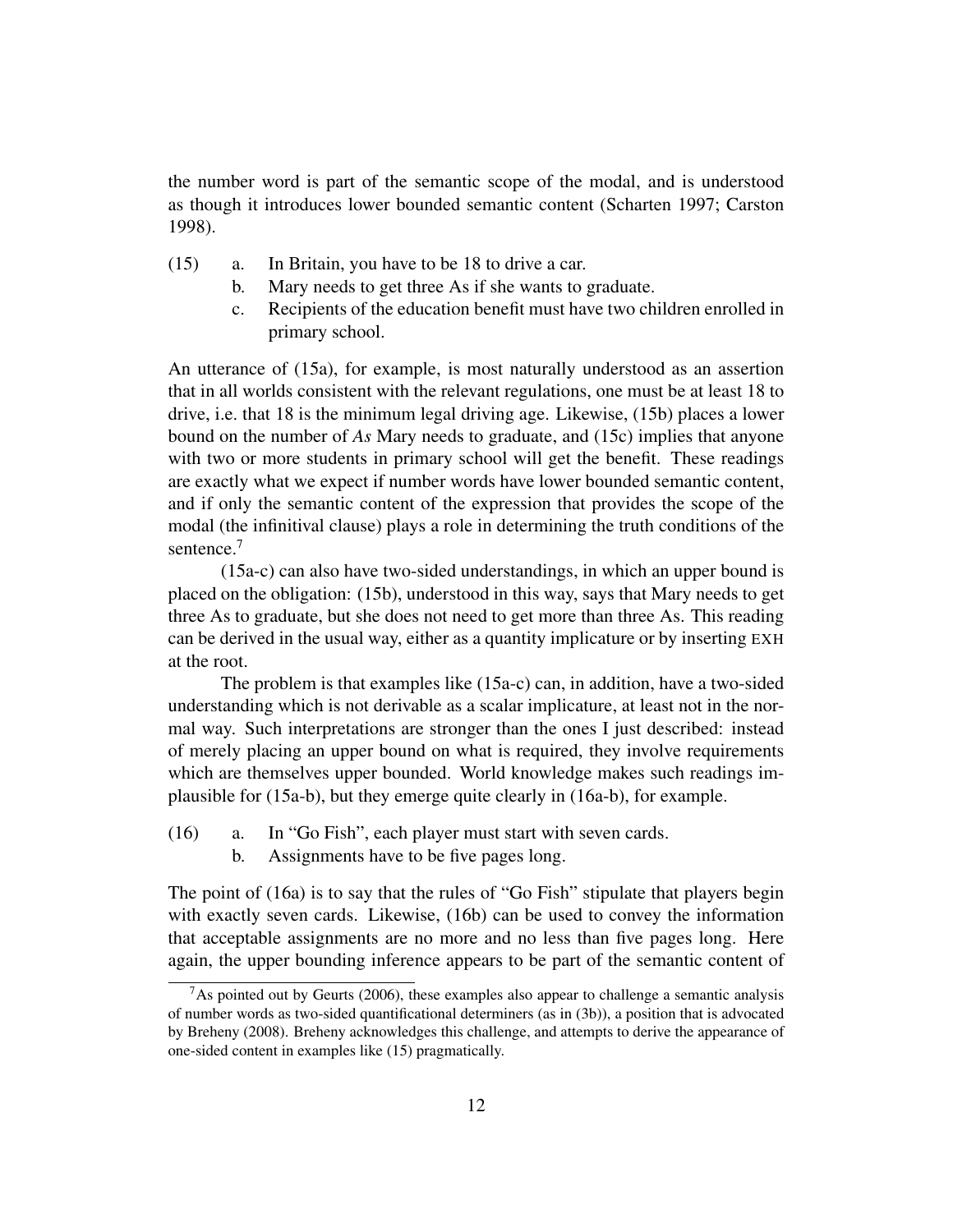an expression that composes with another element of the sentence, something that is problematic for the neo-Gricean version of the Classic Analysis.

The facts can be accommodated by the grammatical version of the Classic Analysis by inserting EXH below the modal (cf. Chierchia et al. 2012). As with the other phenomena we looked at, however, this would again predict a parallelism between number words and other scalars that is not actually observed. Consider the following scenario. A major midwestern research university seeks to build up enrollments in its for-profit MA program by requiring PhD-granting departments to identify applicants to their graduate programs who are promising and likely to accept an offer of admission, but not fully competitive for the PhD program, and then to pass them on for consideration by the MA program admissions staff. The administration wants to maximize the applicant pool, but not overwhelm the limited MA program staff. In such a context, (17a) is most naturally understood as imposing a two-sided obligation: the Linguistics Department must send over ten applicants, and may not send over more than ten applicants.

- (17) a. The Linguistics Department is required to select ten of its PhD program applicants for consideration by the MA program.
	- b. The Linguistics Department is required to select some of its PhD program applicants for consideration by the MA program.

(17b), on the other hand, does not have an understanding in which the requirements prohibit selection of  $Q$  of the Department's PhD applicants, where  $Q$  is a scalar alternative to *some*. That is, although norms of behavior and expectation typically ensure that a department given the instructions in  $(17b)$  will not send all — or even most or many — of its PhD applicants to the MA program (don't make the MA people do too much work; save some applicants for the PhD program), (17b) cannot be understood as an actual rule prohibiting such a move.

The preceding examples all involve interactions between number words and universal modals. But number words also interact in an interesting and very important way with existential modals. In particular, existential modals naturally give rise to readings in which number words are associated only with an upper bound (Scharten 1997; Carston 1998). (18a) is understood to say that as long as Lee has 2000 or fewer calories, there will be no problem of weight gain; (18b) gives prisoners permission to make up to three phone calls, and (18c) licenses attendance in six courses or fewer.

- (18) a. Lee can have 2000 calories without putting on weight.
	- b. Prisoners are allowed to make three phone calls.
	- c. You may take six courses next year.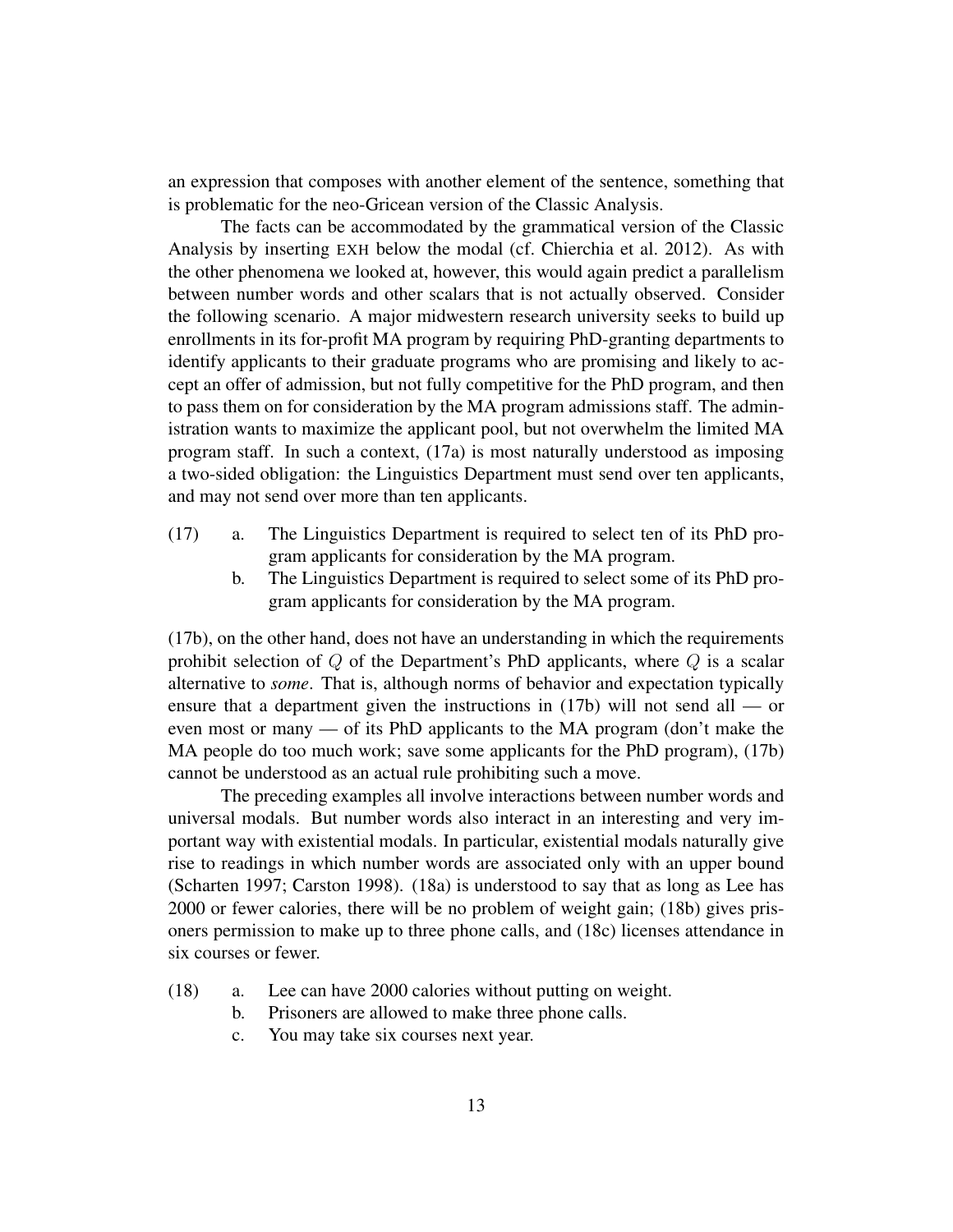Carston (1998) claims that the salient, upper bounded interpretation of such examples cannot be accounted for on the Classic Analysis, but this is not correct: as I will show below, it can be derived in the usual way, as a scalar implicature. More significantly, given the traditional approaches to the semantic analysis of number words discussed in section 1.2, the upper bounded reading can *only* be derived as an implicature, regardless of whether we assume that number words introduce lower bounded or two-sided content. To see why, let us take a close look at the analysis of (18c).

First, observe that the upper bounded reading is consistent with a *de dicto* interpretation of the nominal, so we need to be able to derive it when the nominal takes scope under the modal. The assume that the numeral either introduces lower bounded content, or two-sided content, in one of the ways discussed in section 1.2. If the numeral introduces lower-bounded content, we get the truth conditions informally stated in (19a); if it introduces two-sided content, we get the truth conditions in (19b).

(19) a.  $\exists w \in Acc_{w0}[the number of courses you take in w \ge 6]$ b.  $\exists w \in Acc_{w0}[the number of courses you take in w = 6]$ 

On either of these options, the truth-conditional content of (18c) is exceedingly weak: there is a deontically accessible world in which you take at least/exactly six courses. Neither of these meanings forbids enrollment in more than six courses, and neither expressly allows enrollment in fewer than six. And indeed, (18c) can be understood in this weak way. However, it is far more natural to understand it in a stronger way, which forbids enrollment in more than six courses, but allows enrollment in six or fewer. This is the upper bounded reading which Carston claims to be unavailable to the Classic Analysis.

In fact, this meaning is straightforwardly derivable as an implicature, given either the one-sided semantics in (19a) or the two-sided semantics in (19b). In particular, we can derive the inference that registration in more than six classes is prohibited as a scalar implicature from (19a), since it is asymmetrically entailed by alternatives in which the number word is replaced by a higher value. The resulting implicature — *for all n greater than 6, there is no deontically accessible world in which the number of courses you take is at least n* — gives the upper bound and the strong meaning typically associated with an utterance of this sentence. Somewhat suprisingly, if the basic meaning of the number word involves two-sided content, as in (19b), the strong reading *cannot* be derived as a scalar implicature, because (19b) is not entailed by alternatives in which 6 is replaced by higher values. But both the upper bound inference and the inference that lower quantities are allowed can be derived as a particularized conversational implicature from general reasoning about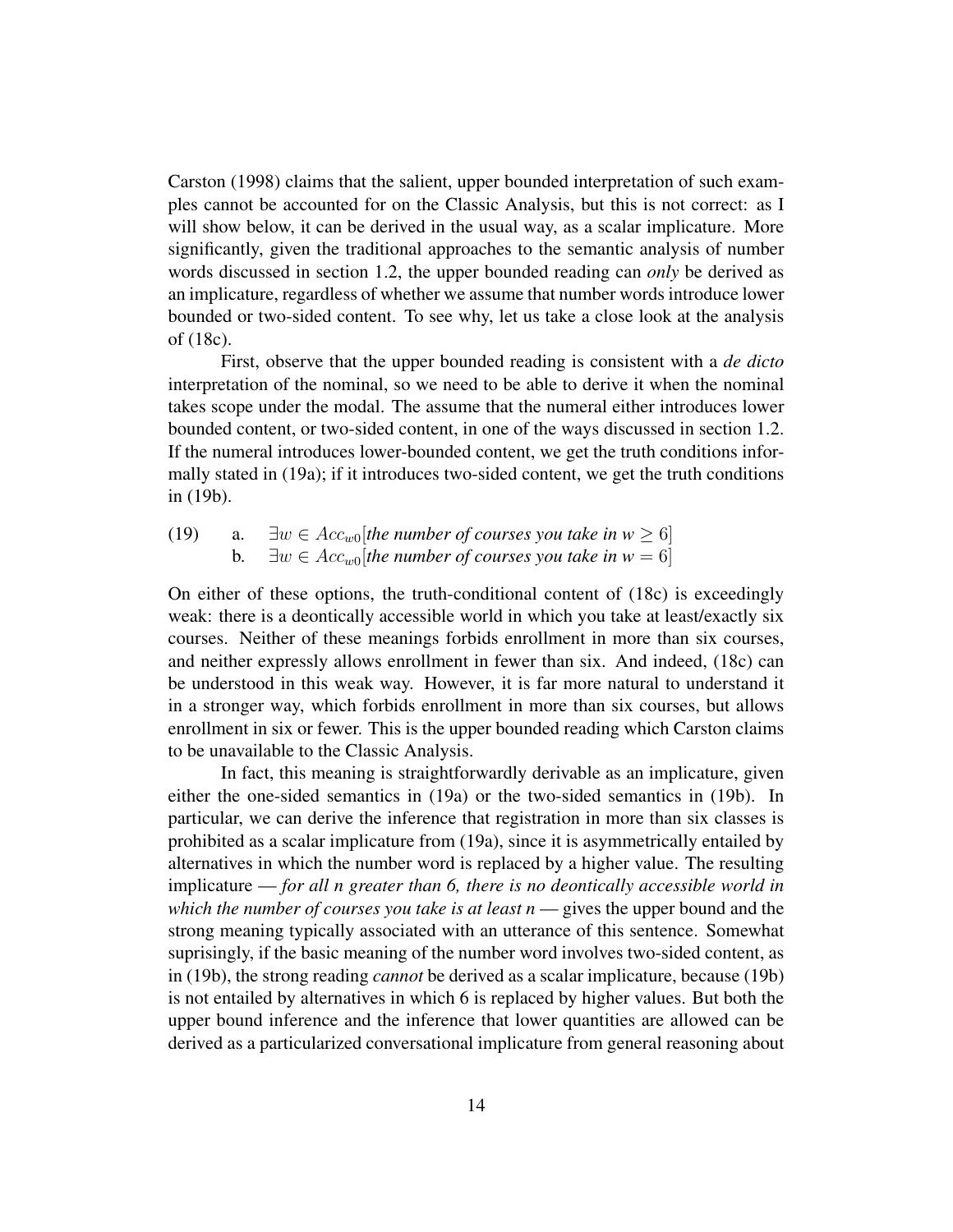permission (Breheny 2008).<sup>8</sup>.

The significance of the upper bounded reading of sentences like (18a-c), then, is not that it presents a particular problem for the Classic Analysis, as Carston claims, but is rather that this is a reading which is only derivable via the implicature system, no matter which of the traditional hypotheses about the semantic content of number words we adopt. This means that if we can find evidence that these readings are derived semantically, rather than pragmatically, we have a strong reason to reconsider the traditional semantic assumptions about number word meaning. And indeed, there is evidence that the one-sided, upper-bounded readings we are interested in here are not (or at least do not have to be) derived via implicature, but are instead a matter of semantic content. One piece of evidence will be discussed in the next section, where we will see that there is populations of speakers who systematically fail to calculate scalar implicatures, yet not only assign two-sided meanings to sentences with number words, but also appear to understand sentences like those in (18) in the usual, strong way. Both facts are problematic for accounts of scalar readings of number words that crucially invoke the scalar implicature system.

The second piece of evidence comes from examples similar to the ones we have already been considering, in which the upper bounding inference is retained in a context in which implicatures normally disappear. To set up the example, imagine a situation in which there are three different groups of people who can be distinguished according to how many of four possible exemptions they are allowed to claim on their tax returns: zero for individuals in Group A, two for individuals in Group B, and four for individuals in Group C. These individuals are members of an exemption-maximizing but law-abiding society, so everyone in Group A claims zero exemptions, everyone in Group B claims exactly two, and everyone in group C claims exactly four. Now consider the following utterances as descriptions of this situation:

- (20) a. No individual who was allowed to claim two exemptions claimed four.
	- b. No individual who was allowed to claim some exemptions claimed four.

(20a) has a reading in which it is true in this scenario, because the quantifier restriction is understood to pick out individuals who were allowed to to claim two exemptions, and not allowed to claim more than two exemptions, i.e. the ones in

<sup>&</sup>lt;sup>8</sup>The reasoning goes roughly as follows. Knowing that it is permissible to take exactly six courses, does not allow one to conclude that it is permissible to take more than six courses, because doing so involve a greater use of existing resources. On the other hand, if it is permissible to take six courses, then surely it is not a problem to take five or fewer, because that would involve a smaller use of existing resources.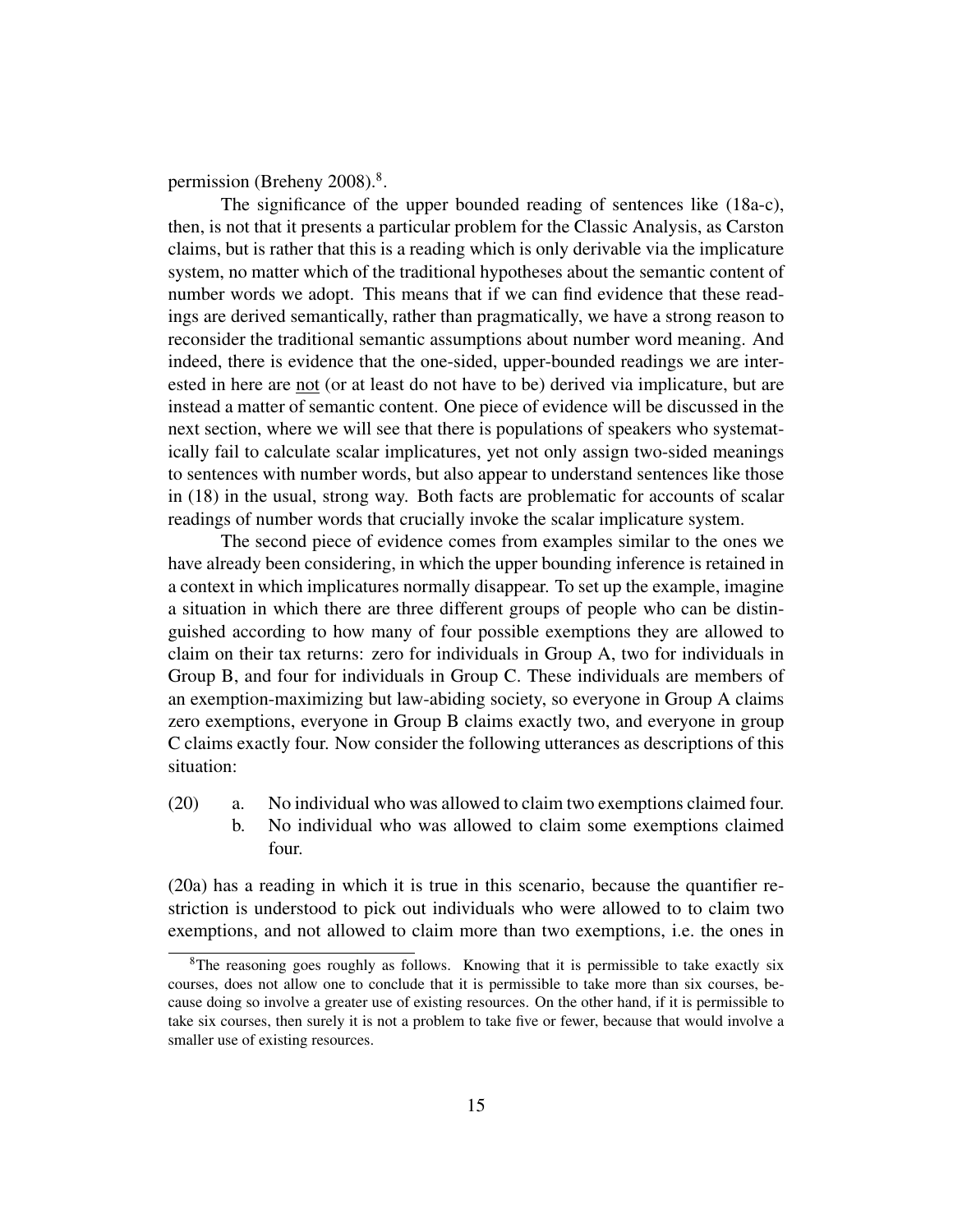Group B. This is an upper bounded reading, but it occurs in a downward entailing context (and in the argument of a logical operator), which we have already seen is a context that is resistant to implicature calculation. And indeed, (20b), in which the number word is replaced by the scalar quantifier *some*, is clearly false in this situation, because the quantifier is understood to range over all individuals who were allowed to claim exceptions, which includes the ones in Group C. The sentence does not have a reading in which the restriction ranges over individuals who were allowed to claim some exemptions but not allowed to claim all exemptions. This would exclude the individuals in Group C, and would make the sentence true.

These facts provide further evidence, in addition to what we have seen so far, that upper bounding inferences in sentences with number words are a matter of semantic content, and as such, they provide yet another argument for rejecting the Classic Analysis. But the real significance of these facts is that they give us new insight on what an alternative analysis of number word meaning must look like: it should be one that generates an upper bounding inference for sentences with existential modals as a matter of semantic content. We have just seen that none of the semantic analyses discussed in Section 1.2, has this feature, including ones which posit two-sided semantic content for number words. The right analysis, then, is going to look different from what we have seen so far. In Section 3, I will say what I think it should look like; before doing that, though, I want to take a look at some experimental data which provides additional support for the conclusions that we have reached here.

# *2.2 Experimental studies of number word meaning*

In addition to the kinds of semantic facts we have been discussing, there is a a large set of experimental evidence based on different methodologies and studies of both child and adult behavior which indicates that two-sided interpretations of sentences with number words are retained in contexts in which upper bounded interpretations of other scalar terms disappear. For example, in separate studies involving the Truth Value Judgment Task, Noveck (2001) and Papafragou and Musolino (2003) found that children (unlike adults) fail to assign upper bounded readings to sentences with weak modals, scalar quantifiers, and aspectual verbs (e.g., *might, some, start*), but consistently assign two-sided interpretations to corresponding sentences with number words. Hurewitz, Papafragou, Gleitman, and Gelman (2007) and Huang, Snedeker, and Spelke (2009) achieved similar results in picture-matching and actout tasks, and Huang and Snedeker (2009) found an asymmetry between number words and scalar terms in a set of eye-tracking experiments that suggested the same conclusion. Huang and Snedeker (2009) moreover showed that in a task in which adults' calculation of upper bounding implicatures were suppressed for the scalar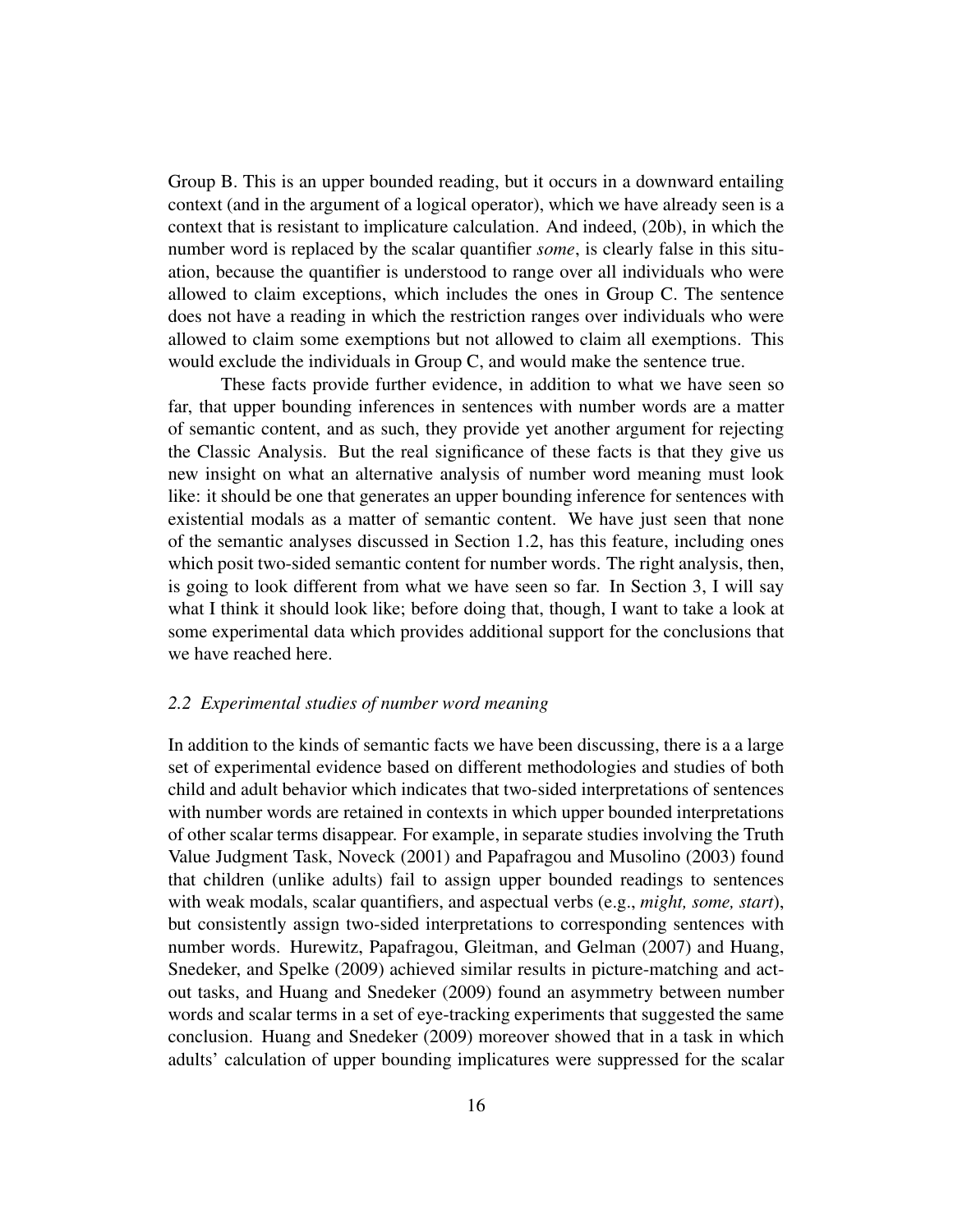quantifier *some*, they were retained for numerals.

Taken as a whole, these studies provide evidence that two-sided interpretations of sentences with number words are available to speakers and in contexts in which two-sided interpretations of other scalar terms are not. The developmental work is particularly important, because it shows that during a stage in which children generally tend not to compute scalar implicatures (though they can do so when other cognitive demands are decreased, and the communicative task is highlighted; see Papafragou and Tantalou 2004), they nevertheless consistently assign two-sided interpretations to sentences with number words. The behavioral data thus supports the same conclusion that we drew in the previous section from observations about the linguistic data: two-sided interpretations of number words are not derived in the same way as two-sided interpretations of other scalar terms. The most straightforward explanation for the full pattern of data is that two-sided readings are not derived via the implicature system, whatever that may be (neo-Gricean or grammatical; generalized or particularized), but instead arise in a fully compositional way, in virtue of the meanings of the number words themselves — meanigns which are evidently different from the options we considered in Section 1.2, given what we saw with existential modals in the previous section.<sup>9</sup>

The experimental literature also includes (at least) one apparent challenge to this conclusion, however. Musolino (2004) reports a set of experiments which show that in contexts in which adults most naturally understand sentences containing number words in a one-sided way — either as introducing only a lower bound on a particular quantity, or as introducing only an upper bound — children do the same.<sup>10</sup> For example, children heard sentences like the following in a scenario in which an "owner" character has more objects than another character needs. (21) was presented in a context in which Troll needs just two cookies for a party, and Goofy presents him with a tray containing four cookies.

(21) Let's see if Goofy can help the Troll. The Troll needs two cookies. Does Goofy have two cookies?

<sup>&</sup>lt;sup>9</sup>Though see Barner and Bachrach (2009) for an alternative explanation of the difference between numerals and other scalar terms, which is based on the idea that the alternatives involved in computing implicatures for numerals are easier for children to access, given their knowledge of the counting list. I do not have space here to adequately assess this interpretation of the data, other than to point out that in addition to its plausibility as an account of the developmental facts, it should be assessed in light of facts like those discussed in section 2.1 (and additional facts discussed in the papers mentioned in footnote 4), which give us strong reasons to believe that two-sided inferences in sentences containing number words are a matter of semantic content, not implicature.

<sup>&</sup>lt;sup>10</sup>The following is a simplification and condensation of Musolino's study; please see the original article for the full details of design and statistical analysis of results, as well as a discussion of controls and adult responses, which were exactly as one would expect.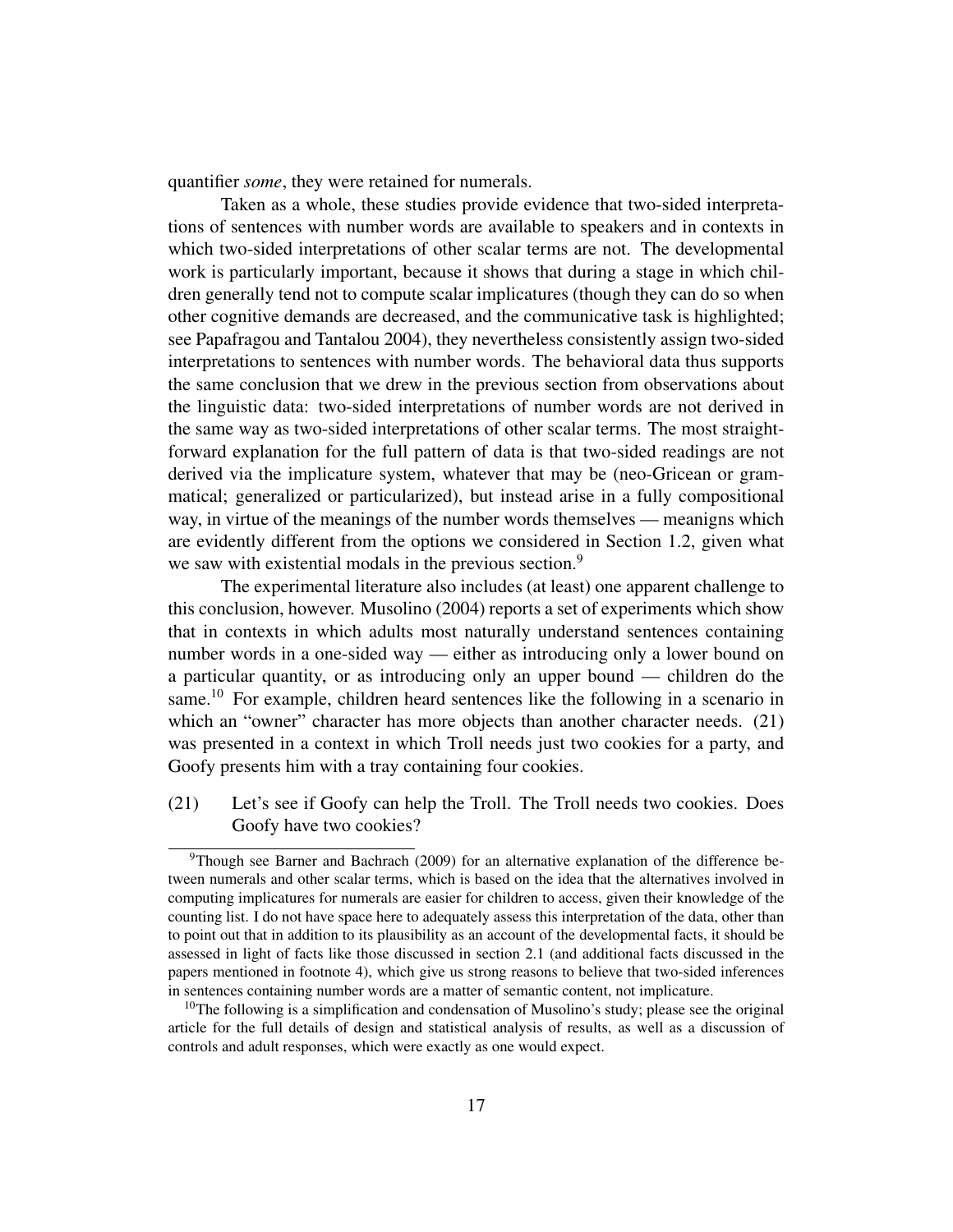Children systematically respond "yes" to the question, which means that they are understanding it in a one-sided, lower bounded way. Similarly, when (22) is used to describe a situation in which Troll has missed only one hoop, children report that he does in fact win the coin, which indicates that the number word imposes at most an upper bound on number of misses, but not a lower one.

(22) Goofy said the Troll could miss two hoops and still win the coin. Does the Troll win the coin?

Unfortunately, we do not know from Musolino's experiments whether children understand this sentence to actually impose an upper bound, because he did not consider scenarios in which more than two hoops were missed. My own experience with five-year olds tells me that the typical child knows exactly what would make the Troll lose here — missing more than two hoops — and I'm sure that other parents, aunts, uncles and older siblings will agree with me on this. This hunch should be confirmed experimentally, but if it turns out to be correct, we have a significant puzzle not only for the Classic Analysis of number word meaning, but also for alternatives which posit two-sided semantic content. The problem, as we saw in the previous section, is that given the current options for number word meaning, an upper bounding inference for examples with existential modals, like (22), can only be generated by implicature: because the truth conditional content alone does not preclude the existence of deontically accessible worlds in which more than two hoops are missed. This result is in conflict with all the other evidence suggesting that children do not calculate upper bounding implicatures for scalar terms, including for modals.

#### *2.3 Summary*

Summarizing, we have now seen compelling evidence that the upper bounding inference which gives rise to two-sided interpretations of sentences with number words is a matter of semantic content. The first kind of evidence comes from interactions between sentences containing number words and other logical operators that show that two-sided inferences are a matter of semantic content. This is a serious problem for Horn's original neo-Gricean version of the Classic Analysis, a fact that has already been pointed out in the literature by many researchers, including by Horn himself (Horn 1992; see also Sadock 1984; Carston 1988, 1998; Koenig 1991; Scharten 1997; Geurts 2006 and Breheny 2008). The grammatical version of the Classic Analysis can accomodate the compositional facts by inserting an exhaustivity operator in the minimal clause containing the number word, but then predicts that other scalar terms should just as easily give rise to two-sided interpretations in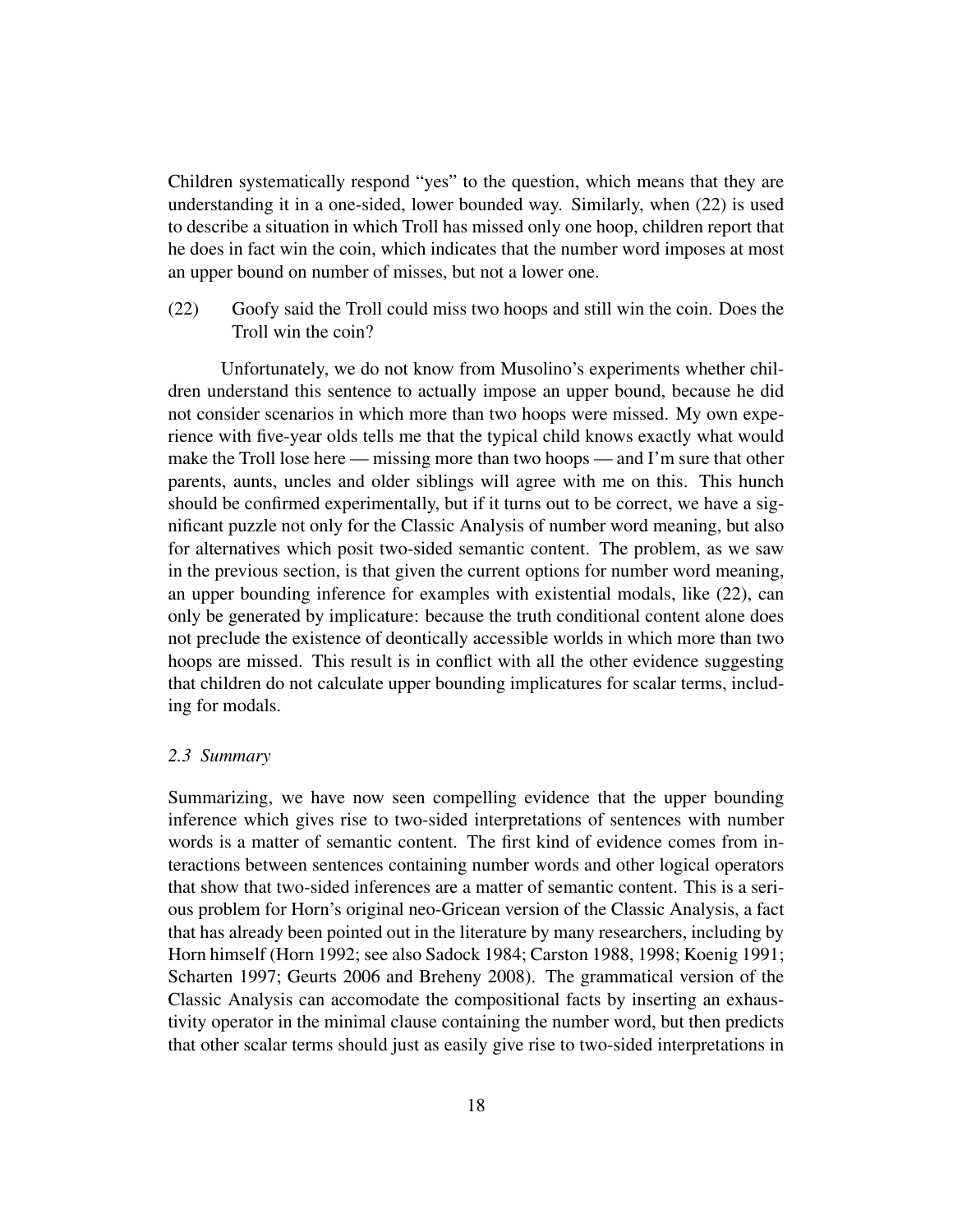the same contexts, contrary to fact. In short, on either version of the Classic Analysis, it remains a mystery why number words easily introduce two-sided content into the truth conditions, while other scalar terms do not.

A second type of evidence for the same conclusion comes from experimental results which show that sentences with number words strongly prefer two-sided interpretations, even in contexts and developmental stages in which sentences with other scalar terms are assigned one-sided interpretations. These results complement the linguistic data and indicate that two-sided interpretations of sentences with number words are a matter of semantic content, and not derived by whatever reasoning or mechanisms are involved in assigning upper bounding inferences to sentences containing other kinds of scalar terms. At the same time, children in the relevant developmental stage are also able to correctly assign one-sided interpretations to sentences containing number words in contexts in which adults to the same. The crucial question, then, is: what is the crucial difference between the contexts in which only two-sided meanings appear to be available and those which also allow one-sided readings? Let us now answer that question, and see how it leads to a new, fully semantic analysis of scalar readings of number words.

# 3 Numerals as generalized quantifiers over degrees

### *3.1 Scalar readings of comparative numerals*

The generalization that emerges from both the linguistic and experimental literature is that two-sided readings are the norm, but that the two classes of one-sided readings (lower- and upper bounded) appear most naturally in sentences that contain other logical operators, in particular modals. Moreover, as originally observed by Scharten (1997), there is a pattern of interaction: lower bounded readings are associated with sentences in which number words occur in the scope of a universal (typically deontic) modal, and upper bounded readings are associated with sentences in which number words occur in the scope of an existential (deontic) modal. The following examples illustrate the pattern:

# (23) *Lower bounded interpretations*

- a. In Britain, you have to be 17 to drive a motorbike and 18 to drive a car.
- b. Mary needs three As to get into Oxford.
- c. Goofy said that the Troll needs to put two hoops on the pole in order to win the coin.
- d. You must provide three letters of recommendation.
- e. You are required to enroll in two classes per quarter.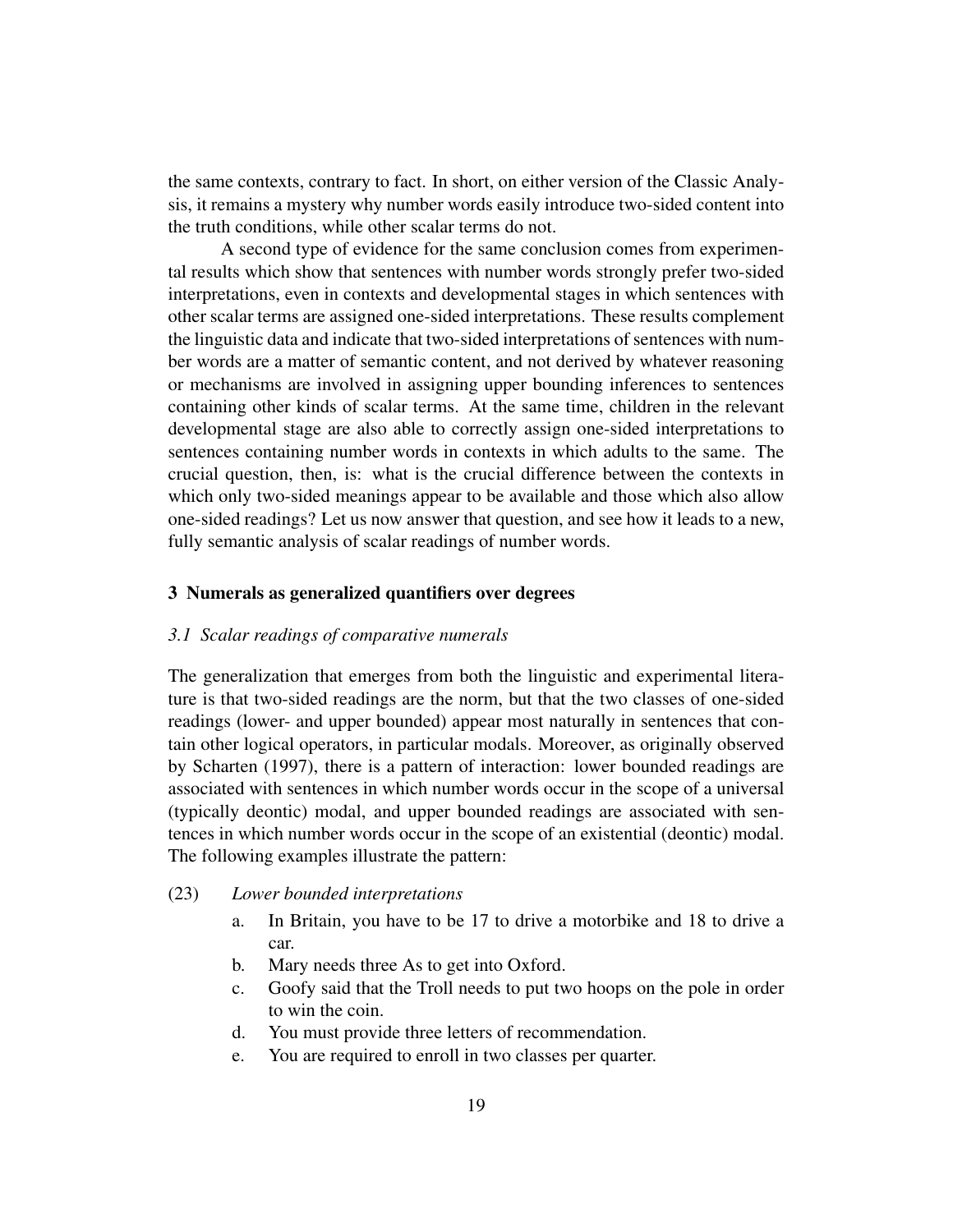#### (24) *Upper bounded interpretations*

- a. She can have 2000 calories a day without putting on weight.
- b. You may have half the cake.
- c. Pink panther said the horse could knock down two obstacles and still win the blue ribbon.
- d. You are permitted to take three cards.
- e. You are allowed to enroll in four classes per quarter.

All of these sentences also allow for two-sided interpretations, though in most of the examples in (23), real-world knowledge renders such a reading unlikely, and for the examples in (24), such a reading results in exceedingly weak truth conditions, as we saw in section 2.1.

The ambiguity of number words in modal contexts is strikingly similar to a pattern of ambiguity that has been previously discussed in the literature, involving the interaction between modals and comparatives (see e.g. Heim 2000; Hackl 2000; Bhatt and Pancheva 2004; Nouwen 2010). Consider, for example, (25a-b).

- (25) a. Kim is required to take fewer than three classes.
	- b. Kim is allowed to take fewer than three classes.

(25a) has a reading in which the maximum number of courses that Kim is allowed to take is fewer than three; i.e., enrollment in three or more is prohibited. This is similar to the two-sided interpretation of the corresponding sentence with a bare numeral, where *fewer than three* is replaced by *three*. (25a) has a second reading, however, in which the minimum number of courses that Kim is required to take is less than three, e.g., Kim must take two, but is allowed to enroll in more. This reading is parallel to the one-sided, lower bounded reading of the corresponding sentence with the bare numeral. (25b) is similar. One reading allows enrollment in two or fewer courses, but says nothing about enrollment in three or more courses; this is parallel to the weak, two-sided reading of the sentence with the bare number word. The other reading forbids enrollment in more than two courses; this is parallel to the upper bounded, one-sided reading of the sentence with the bare number word.

Hackl (2000) shows that the ambiguity of sentences like (25) can be explained as a scope ambiguity arising from the interaction of the modal verbs and the comparative. Crucial to the analysis is the hypothesis that a comparative numeral like *fewer than three* is not an unanalyzed, complex quantificational determiner with the denotation in (26a) (as in e.g., Barwise and Cooper 1981; Keenan and Stavi 1986), but is rather a full-fledged generalized quantifier on its own, with the denotation in (26b).

 $(26)$  [fewer than 3]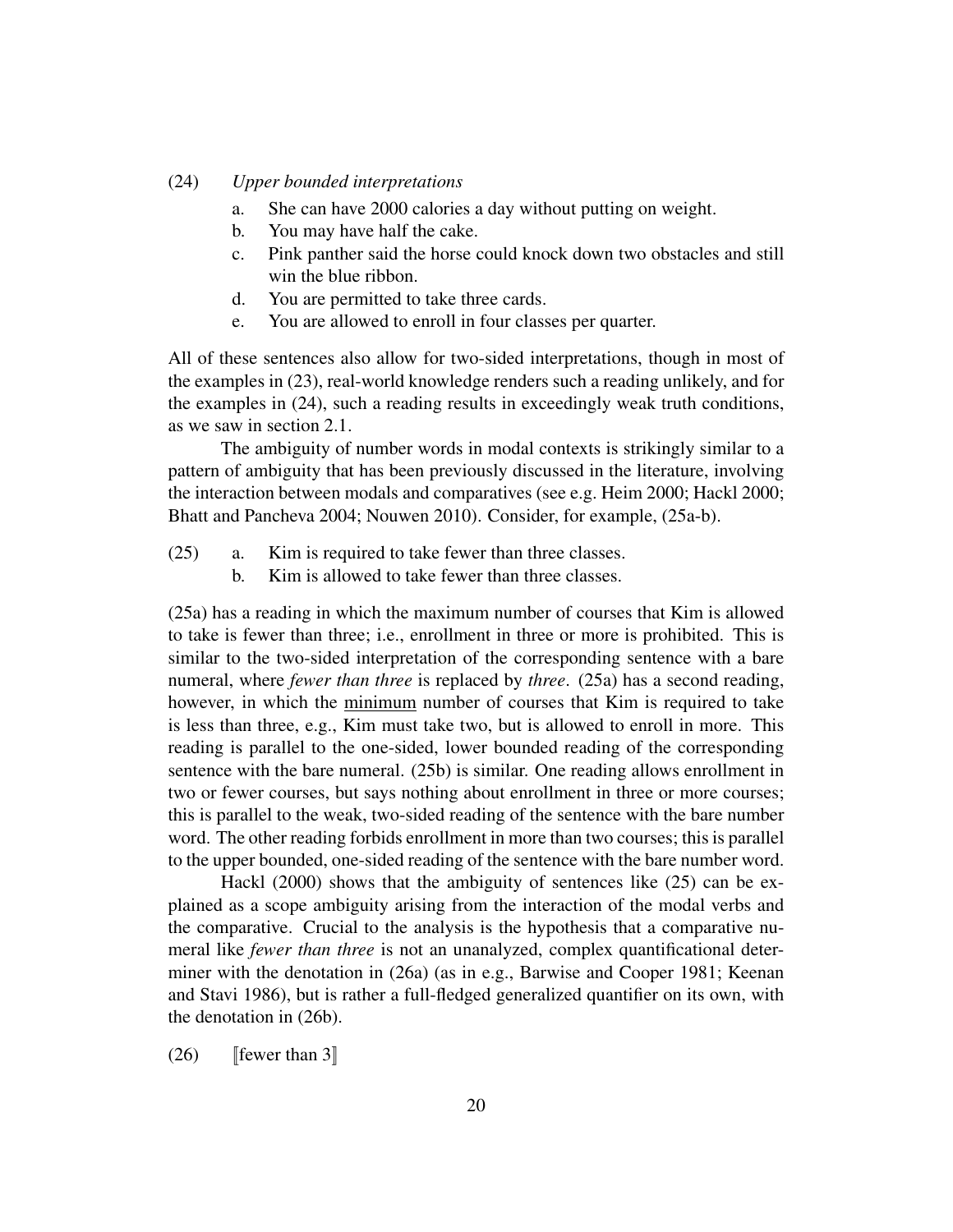a. 
$$
\neq \lambda P_{\langle e,t \rangle} \lambda Q_{\langle e,t \rangle} |P \cap Q| < 3
$$
  
b.  $= \lambda D_{\langle d,t \rangle} max\{n|D(n)\} < 3$ 

On this view, comparative numerals denote generalized quantifiers over degrees (type  $\langle \langle d, t \rangle, t \rangle$ ). They combine with a degree property that is created by abstracting over a degree argument position inside the nominal projection, which we may assume to be introduced by the null cardinality predicate MANY discussed in Section 1.2, and to return true just in case the maximal degree (number) that satisfies the property is greater or less than (depending on the type of comparative) the degree (number) corresponding to the modified numeral.<sup>11</sup> Like other quantificational expressions, comparative numerals must take scope. This means that in sentences containing modal verbs, such as (25a-b), we predict an ambiguity depending on whether the comparative numeral scopes below or above the modal.

In the case of (25a), if the comparative has narrow scope relative to the modal, we derive the proposition in (27a); if it has wide scope relative to the modal, we derive the proposition (27b).

(27) a.  $\lambda w.\forall w' \in Acc_w[\max\{n | \exists x [\text{classes}(w')(x) \land \#(w')(x) = n \land \}$  $\mathbf{take}(w')(x)(\mathbf{kim})]\}<3]$ b.  $\lambda w.max\{n | \forall w' \in Acc_w[\exists x[\text{classes}(w')(x) \land \#(w')(x) = n \land \}$  $\mathbf{take}(w')(x)(\mathbf{kim})]\}<3$ 

(27a) is fairly straightforward: it is true of a world iff in every world deontically accessible from it, the maximum number of classes taken by Kim is less than three. (27a) is therefore false of a world if there are worlds deontically accessible from it in which Kim takes three or more classes; this is the "two-sided" interpretation. (27b) is a bit more complex. It is true of a world  $w$  iff the maximum  $n$ , such that in every world deontically accessible from  $w$  there is a plurality of classes taken by Kim of size  $n$ , is less than three. In this case, the argument of the modal is a proposition with lower bounded truth conditions: the proposition that there is a plurality of classes of size *n* taken by Kim, for some value of *n*. This means that the set of values that the comparative is maximizing over represents the numbers of enrolledin classes that all of the deontically accessible worlds agree on; maximizing over this therefore derives the *minimum* enrollment requirements, making (27b) false of

 $11$ As noted in Section 1.2, Hackl treats MANY as a determiner that introduces existential quantification over the individual argument of the noun. As such, MANY and its nominal argument constitute a DP which must themselves take scope, resulting in a "split-scope" analysis of DPs with comparative numerals. I adopt the "MANY $_{Adj}$ " (cardinality predicate) analysis mainly to keep the logical forms simpler, but my proposals are entirely consistent with the "MANY $_{Det}$ " analysis. Hackl also treats the numeral part of the comparative numeral complex as the remnant of a clausal structure, derived by ellipsis, an option that I will not discuss here.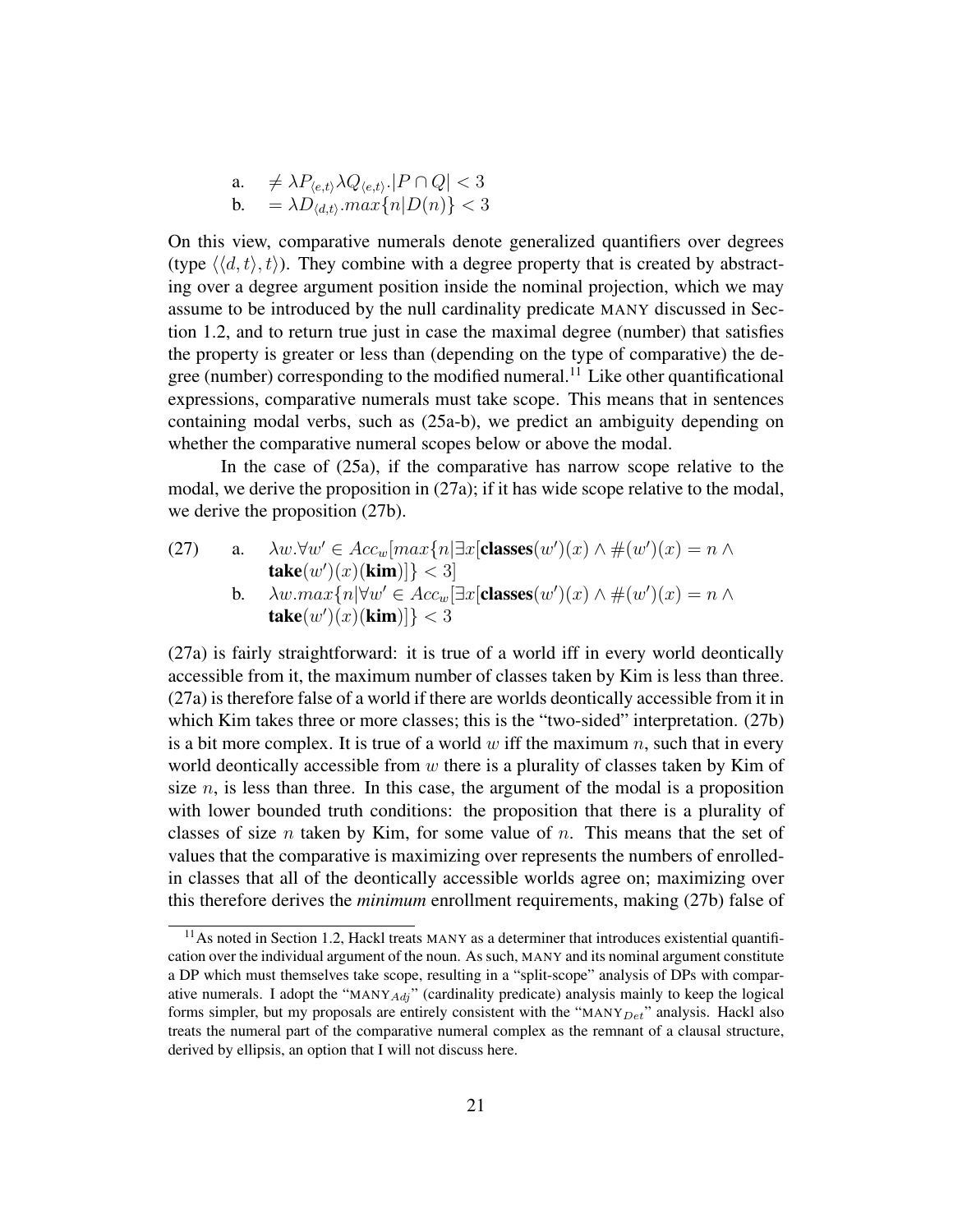a world if there are no worlds deontically accessible from it in which enrollment in at least two classes is required. This is the one-sided, lower bounded interpretation of (25a).

Turning to (25b), the two scope relations in (26) derive the truth conditions in (28a-b), which are a bit easier to understand.

- (28) a.  $\lambda w. \exists w' \in Acc_w[\max\{n | \exists x [\text{classes}(w')(x) \land \#(w')(x) = n \land \}$  $\mathbf{take}(w')(x)(\mathbf{kim})]\}<3]$ 
	- b.  $\lambda w.max\{n \mid \exists w' \in Acc_w[\exists x[\text{classes}(w')(x) \land \#(w')(x) = n \land \exists w \in \text{Image}(w')\}$  $\mathbf{take}(w')(x)(\mathbf{kim})]\}<3$

(28a) is true of a world just in case there is a world deontically accessible from it in which the maximal number of classes that Kim takes is less than three; this is the "two-sided", weak reading of (25b), which merely allows enrollment in two or fewer classes, and doesn't forbid anything. (28b), on the other hand, is true of a world just in case the maximal  $n$ , such that there is world deontically accessible from it in which Kim takes  $n$  courses, is less than three. This is the one-sided, upper bounded reading of (25b), which forbids enrollment in greater than two classes.

Stepping back a bit, let us observe that there are two components to this analysis of the ambiguity of sentences containing comparative numerals and modals. The first is the hypothesis that comparative numerals are generalized quantifiers over degrees, which can take scope independently of the nouns that they are in construction with in the surface form, and so can interact scopally with the modals. The second is the hypothesis that part of the truth conditional content that a comparative numeral contributes involves maximization over the degree property denoted by its semantic scope, an operation (or its equivalent) which is necessary to get the comparative truth conditions right.<sup>12</sup> I would now like to propose that both of these features are also present in the semantics of bare numerals, in a way that derives the facts discussed in the previous section.

*3.2 Unmodified numerals as degree quantifiers: Deriving scalar readings as scope ambiguities*

Let us begin with scopability. That bare numerals must be able to take scope independently of the rest of the nominal has recently been argued by Kennedy and Stanley (2009). Kennedy and Stanley base their argument on the interpretation of

 $12$ As we saw in Section 1.2 and above, the combination of MANY plus existential quantification over the individual argument of the noun gives the scope expression a "Classic Analysis" semantics, so it picks out all the numbers/degrees such that there is a plurality of objects of at least that size which satisfy the restrictions imposed on the nominal argument.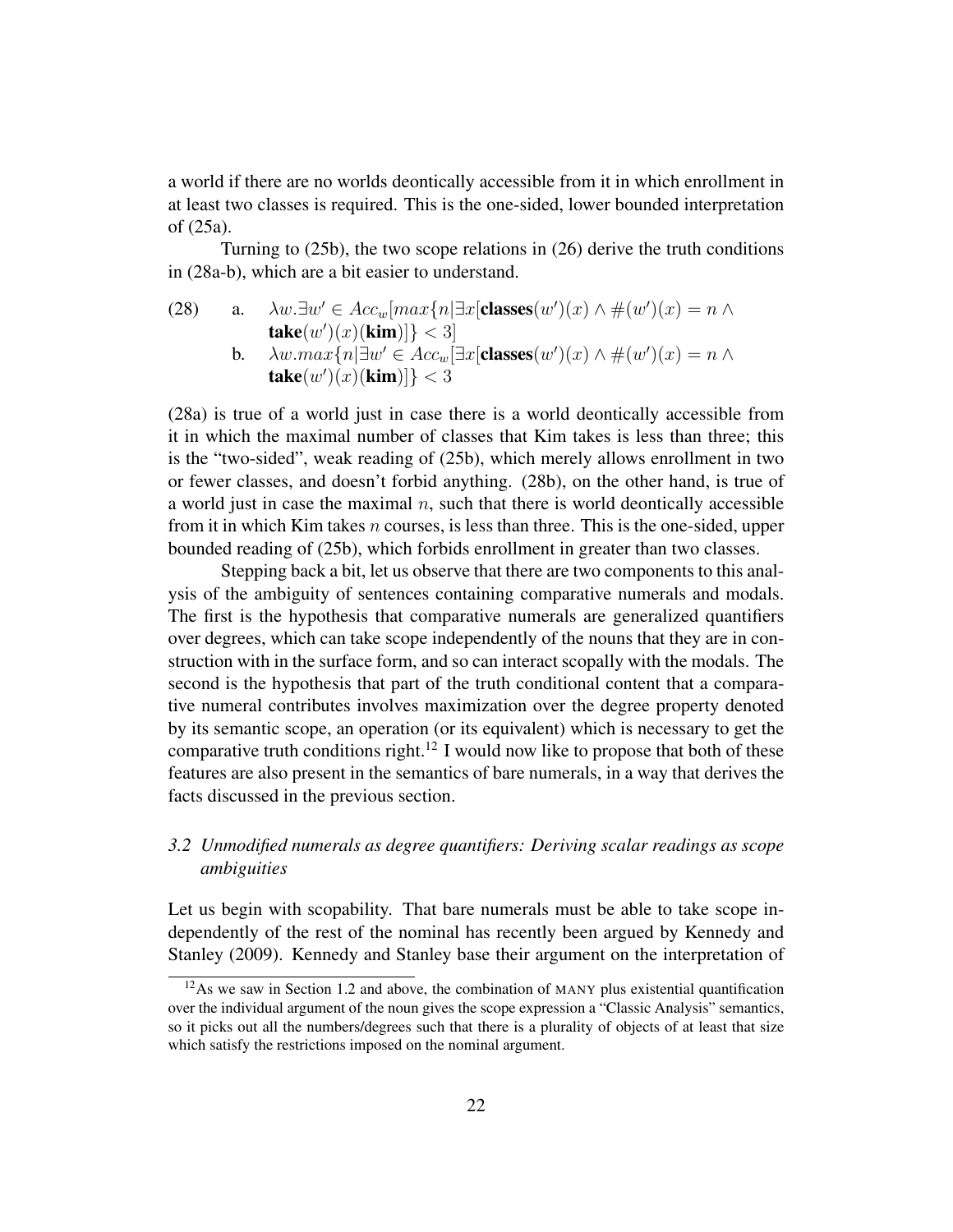"average" sentences such as (29a-b).

- (29) a. The average American family has 2.3 children.
	- b. American families on average have 2.3 children.

What is important to observe about these examples is that they do not entail the existence of families with 2.3 children. This is in contrast to (30a-b), which are odd precisely because they do introduce such an entailment.

(30) a. ??A normal American family has 2.3 children. b. ??American families in general have 2.3 children

The oddity of (30a-b) is expected if the denotation of the verb phrases in these examples is as in (31), which is what we would expect if 2.3 denotes a degree and directly saturates a degree position introduced by  $MANY_{Adj}$ .<sup>13</sup>

(31)  $\lambda x.\exists y$ [have(y)(x)  $\wedge$  children(y)  $\wedge \#(y) = 2.3$ ]

(31) is a property that is true of an object if it has a quantity of children of size 2.3; assuming the truth conditions of (30a-b) entail that there are families which have such a property, we have an explanation for why the examples sound strange.

Conversely, the fact that the examples in (29) do not entail of any families that they have such an odd property suggests that (31) is not the denotation of of a constituent in the logical forms of these examples. And according to Kennedy and Stanley, the reason that (31) is not the denotation of a constituent of the logical form of these examples is because the numeral can (and must, in these cases) take scope independently of the rest of the nominal and outside of the verb phrase, just as we saw above with comparative numerals. This derives the relation between

<sup>&</sup>lt;sup>13</sup>Clearly, if the numeral is a degree-denoting singular term, then MANY<sub>Adj</sub> cannot actually be relation between pluralities and cardinalities, which is how I have been describing it so far. It must instead take quantities of stuff as its input, which may be composed of atoms as well as parts, and return a value that represents the measure of that stuff relative to a stuff-appropriate counting metric (possibly provided by the noun denotation; cf. Krifka 1989; Salmon 1997), with the values not limited to ones corresponding to whole numbers (cf. Fox and Hackl 2007). Quantities of children are normally not measured in this way, but many other things are, for example:

<sup>(</sup>i) It normally takes one bushel of apples to make 4 gallons of apple juice, each bushel is 42 pounds of apples, each pound is 3 apples, so it would take 3.7 apples to make 15.2 fluid ounces of apple juice.

http://www.chacha.com/question/how-many-apples-does-it-take-to-make-15.2-fl-oz

Gennaro Chierchia (p.c.) wonders whether the use of the decimal in *3.7 apples* is natural language. Perhaps not; on the other hand, we would like to understand why such expressions so naturally slot into the same position as cardinals once they have been introduced into the language.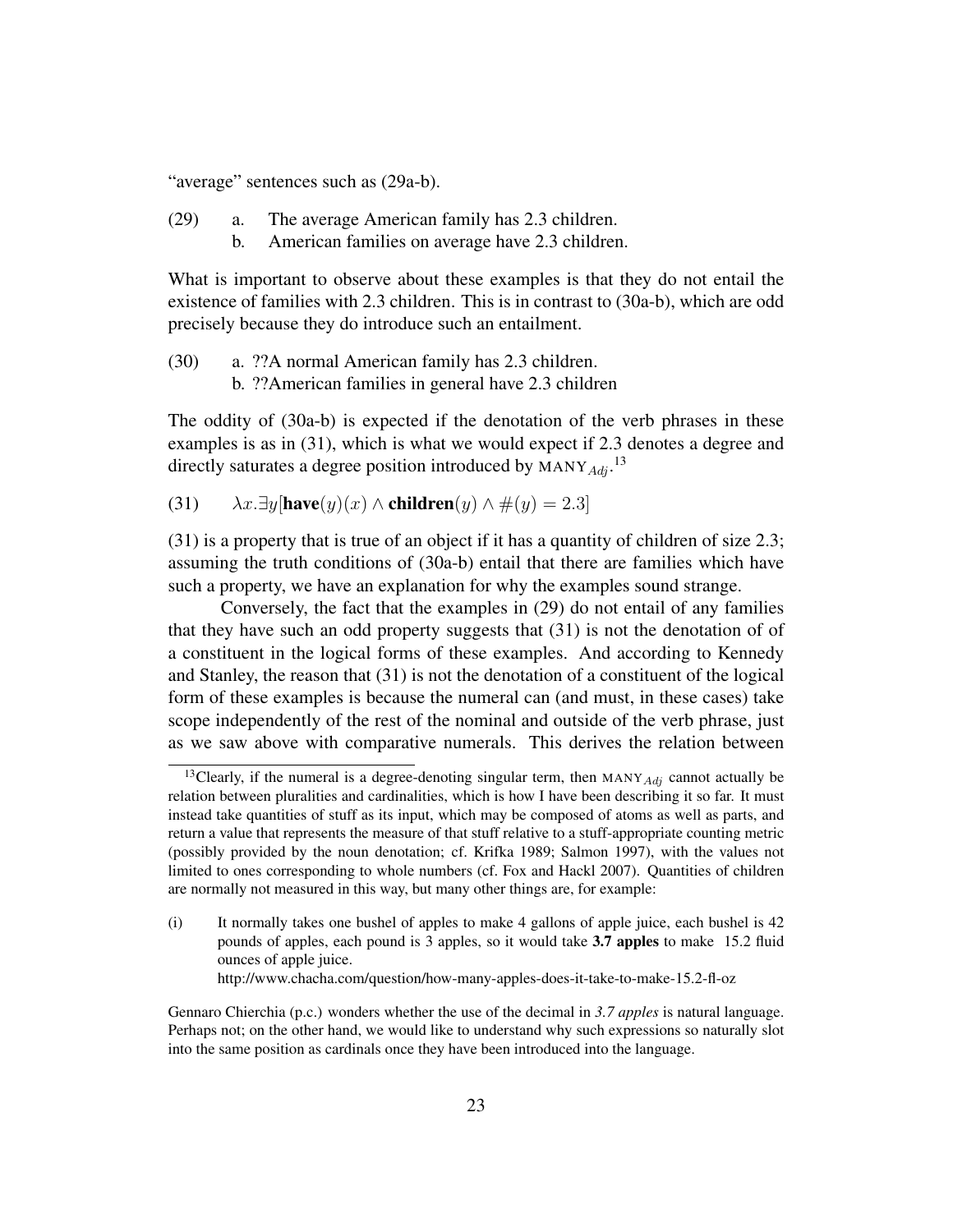individuals and the (whole) number of children they have shown in (32), which then feeds into the semantics of *average* to derive correct truth conditions for the sentence as a whole.

(32)  $\lambda n \lambda x. \exists y$ [have $(y)(x) \wedge$  children $(y) \wedge \#(y) = n$ ]

Let us now turn to maximization. Kennedy and Stanley assume that when a bare numeral like *three* takes scope, it either retains its status as a singular term and denotes the number 3, or it can be lifted in the standard way to a type  $\langle \langle d, t \rangle, t \rangle$ generalized quantifier denotation  $\lambda P_{(d,t)} \cdot P(3)$ . If scope-taking is optional, then a simple example like (33) has the three possible logical analyses shown in (33a-c).

(33) Kim has three children.

- a.  $\exists x$ [have $(x)$ (kim) ∧ children $(x) \wedge \#(x) = 3$ ]
- b.  $\lambda n.\exists x$ [have $(x)$ (kim) ∧ children $(x) \wedge \#(x) = n(3)$
- c.  $[\lambda P.P(3)](\lambda n.\exists x[\text{have}(x)(\text{kim}) \wedge \text{children}(x) \wedge \#(x) = n])$

It is easy to see that these three these parses are logically equivalent, and moreover have lower-bounded truth conditions. The two scope-taking parses in (33b) and (33c) provide a way of explaining why a numeral need not be interpreted in its base position, explaining the average data, but we need to add something else in order to explain the pattern of data we have seen in this paper.

In particular, what we need to add is maximization over the degree property that constitutes the numeral's scope, as shown in (34) for the bare numeral *three*.

$$
(34) \qquad \text{[three]} = \lambda D_{\langle d,t \rangle}.max\{n \mid D(n)\} = 3
$$

According to (34), *three* is a property of properties of degrees — a generalized quantifier over degrees — which is true of a degree property just in case the maximal number that satisfies it equals 3. The denotation of *three* in (34) is just like the denotation of *fewer than three* in (26b), except that the maximal number that satisfies the scope predicate is required to be equal to 3, rather than to be less than 3. If *three* takes sentential scope in (34), composition with the degree property that provides its scope gives the truth conditions in (35).

(35) 
$$
max\{n|\exists x[\textbf{have}(x)(\textbf{kim}) \land \textbf{children}(x) \land \#(x) = n]\} = 3
$$

These are two-sided truth conditions:  $(35)$  is true just in case the maximal n such that Kim has (at least) n children is equal to 3, i.e., just in case Kim has exactly three children. This analysis therefore straightforwardly account for the linguistic and experimental data discussed in Sections 2.1 and 2.2 which indicate that sentences with numerals can have two-sided semantic content.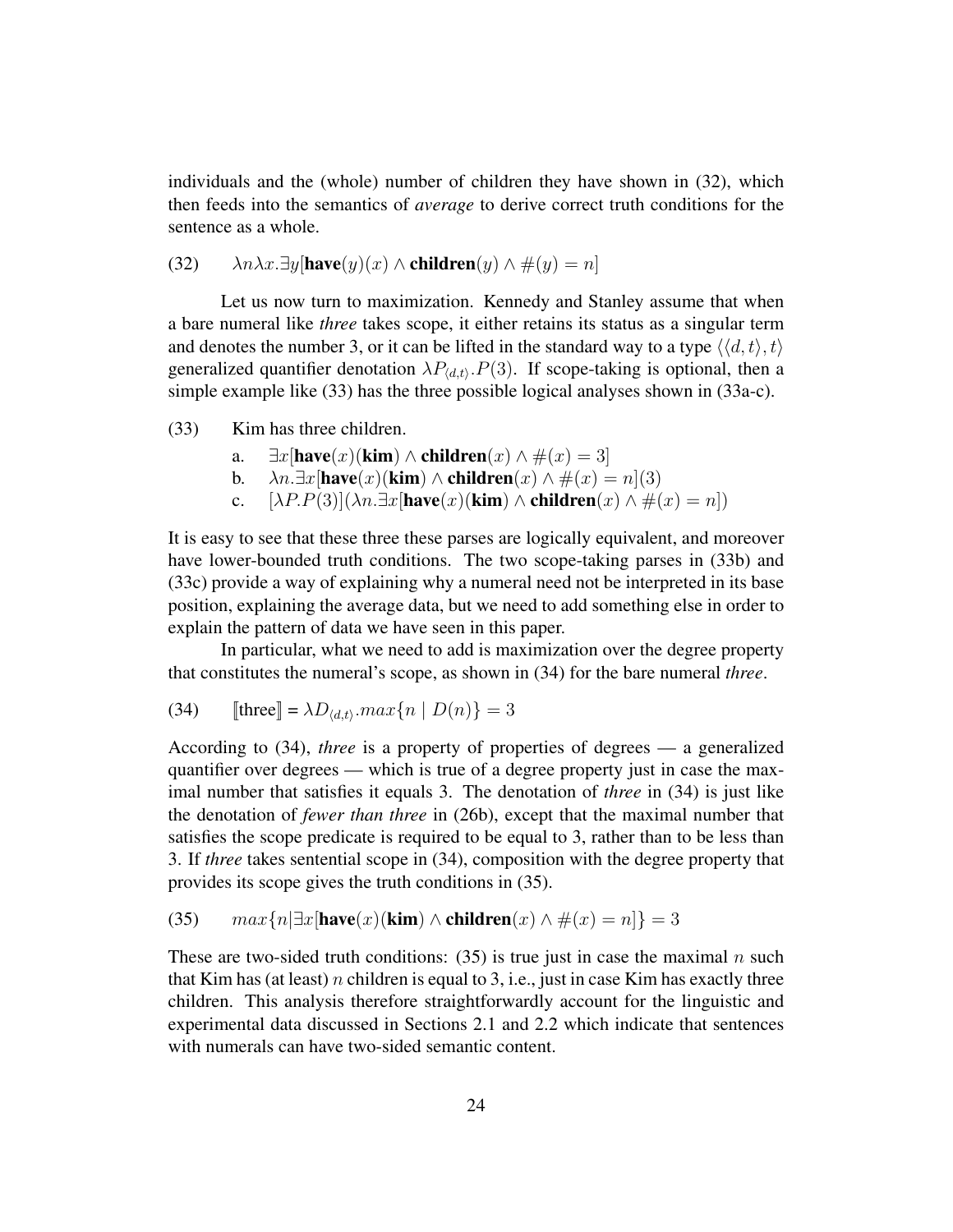More significantly, this analysis correctly derives lower bounded and upper bounded readings of sentences with bare numerals in modal contexts in exactly the same way that we saw for comparative numerals: as a scopal interaction between number words and modals. Consider first the case of universal modals. The sentence in (36) can be interpreted either with the number word inside the scope of the modal, deriving the proposition in (36a), or with the modal inside the scope of the number word, deriving the proposition in (36b).

(36) Kim is required to take three classes.

- a.  $\lambda w.\forall w' \in Acc_w[\max\{n \mid \exists x[\text{classes}(w')(x) \land \#(w')(x) = n \land \exists w \in \text{Image}(w')\}])$  $\mathbf{take}(w')(x)(\mathbf{kim})]\} = 3]$
- b.  $\lambda w.max\{n \mid \forall w' \in Acc_w[\exists x[\text{classes}(w')(x) \land \#(w')(x) = n \land \}$  $\mathbf{take}(w')(x)(\mathbf{kim})]]\} = 3$

(36a) is true of a world if in every world deontically accessible from it, the maximum number of classes taken by Kim is three. This is the two-sided reading. (36b) is true of a world if the maximum number, such that in every world deontically accessible from it there is a plurality of classes of at least that size taken by Kim, is three. This means that the minimum number of deontically acceptable classes is three, which is the lower bounded meaning.

In the case of a sentence with an existential modal like (37), we get exactly the same scopal relations, but the resulting truth conditions are quite different:

(37) Kim is allowed to take three classes.

- a.  $\lambda w. \exists w' \in Acc_w[max\{n \mid \exists x[\text{classes}(w')(x) \land \#(w')(x) = n \land \exists w$  $\mathbf{take}(w')(x)(\mathbf{kim})]\} = 3]$
- b.  $\lambda w.max\{n \mid \exists w' \in Acc_w[\exists x[\text{classes}(w')(x) \land \#(w')(x) = n \land \}$  $\mathbf{take}(w')(x)(\mathbf{kim})]]\} = 3$

(37a) is the "weak" reading, which merely says that there is a deontically accessible world in which the maximum number of classes taken by Kim is three. (37b) is true of a world if the maximum number, such that *there is a deontically acceptable world in which Kim takes at least that many classes*, is three. On this reading, the proposition is false of a world if there is another world deontically accessible from it in which Kim takes more than three classes. This is the strong reading of (37), and unlike all of the traditional analyses of number word meaning, the proposal I am advocating here derives it as a matter of semantic content. This is an extremely positive result, given the evidence we saw in Sections 2.1 and 2.2 which indicated that this reading is in fact a matter of semantic content, and not derived via implicature.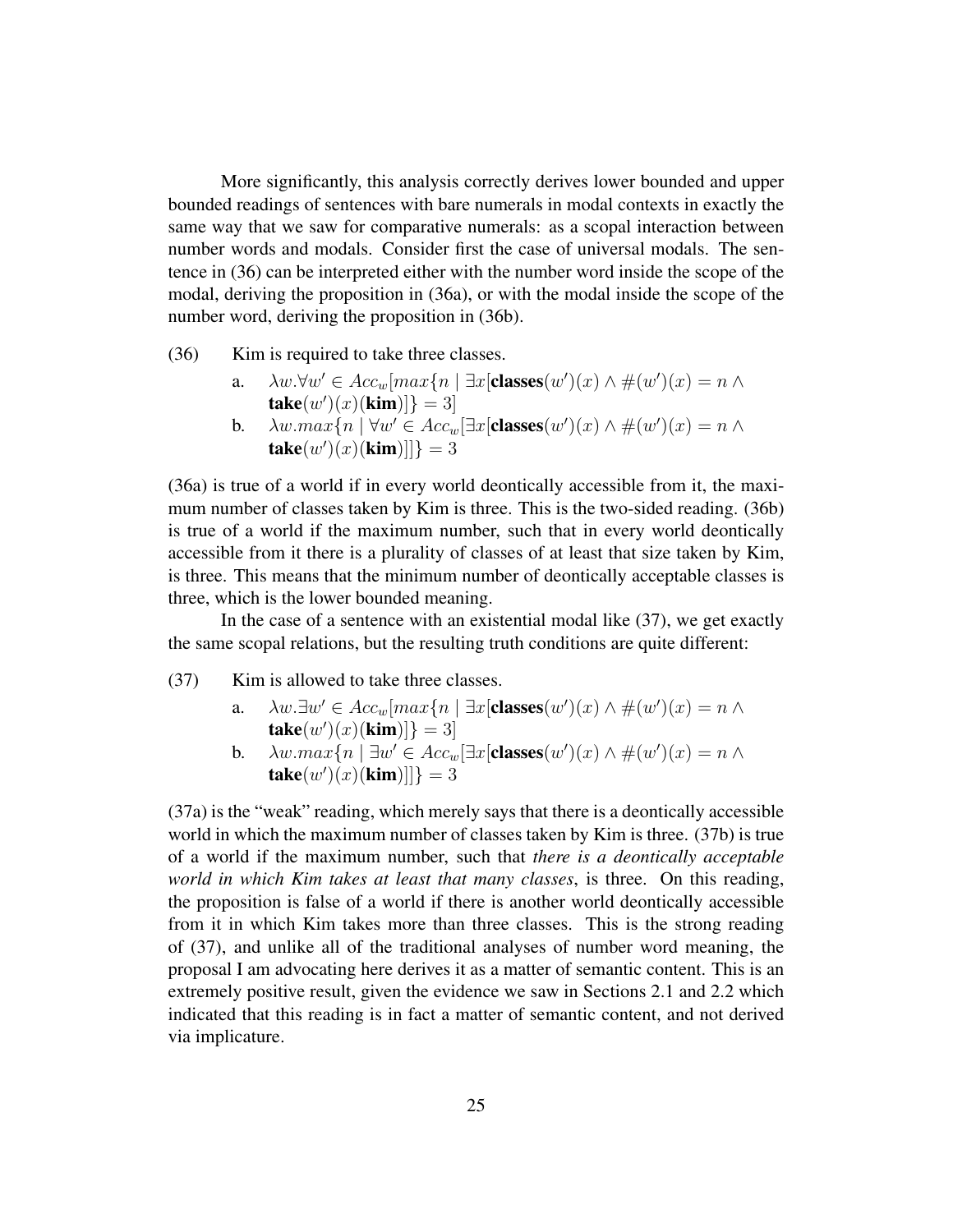#### *3.3 Revisiting the evidence for lower-bounded content*

The semantic analysis of numerals as generalized quantifiers over degrees that I presented in the previous section has a clear advantage over the alternatives that we examined in section 1.2 in that it both derives the correct scalar readings of numerals in the correct modal contexts, as a matter of semantic content, and also correctly predicts that numerals can introduce two-sided semantic content in nonmodalized sentences. However, the latter result immediately raises an important question: what about the data that motivated the neo-Gricean account in the first place? For example, how do we explain the fact that the continuation *if not more* in (38a) does not give rise to a contradiction, and the fact that (38b) is most naturally understood as saying that everyone who missed three questions *or more* failed the exam?

(38) a. Kim read three of the articles on the syllabus, if not more.

b. Everyone who missed three of the questions failed the exam.

There are three ways to bring examples like these in line with my proposals. The first is to maintain the strong hypothesis that numerals always denote degree quantifiers with denotations like (34), so that (38a-b) both have semantic content, but then to attempt to explain the appearance of one-sided readings in nonmodalized examples as particularized conversational implicatures (Breheny 2008), or as the result of an interaction with a covert modal (cf. Nouwen 2010). The former approach would work for (38b): if missing exactly three questions is sufficient to fail the exam, then surely missing more questions is too, while missing fewer questions may not be. For (38a), we could hypothesize the presence of an implicit relativization of the assertion to worlds compatible with my knowledge state, with the follow-up *if not more* provided as a way of indicating uncertainty about the completeness of my knowledge. Note that I am not proposing that the numeral takes scope over an implicit epistemic modal; rather, I am suggesting that the first part of (38a), two-sided content and all, is claimed to be true only in worlds compatible with my knowledge, and the second part is a way of saying that I am open to the possibility that my knowledge is partial, and so does not in fact rule out the possibility that a variant of this sentence containing a higher-valued numeral could be true of the actual world.<sup>14</sup>

<sup>&</sup>lt;sup>14</sup>In fact, if my overall analysis is on the right track, then I predict that numerals can never take scope over epistemic modals. An empirical generalization that has emerged from research on degree quantification over the past fifteen years or so is that degree quantifiers may take scope higher than some kinds of quantificational expressions but not others (see e.g. Kennedy 1999; Heim 2000; Hackl 2000; Bhatt and Pancheva 2004; Takahashi 2006; Lassiter 2012). In particular, while degree quantifiers may scope above deontic modals of the sort we looked at in the previous sections, they may not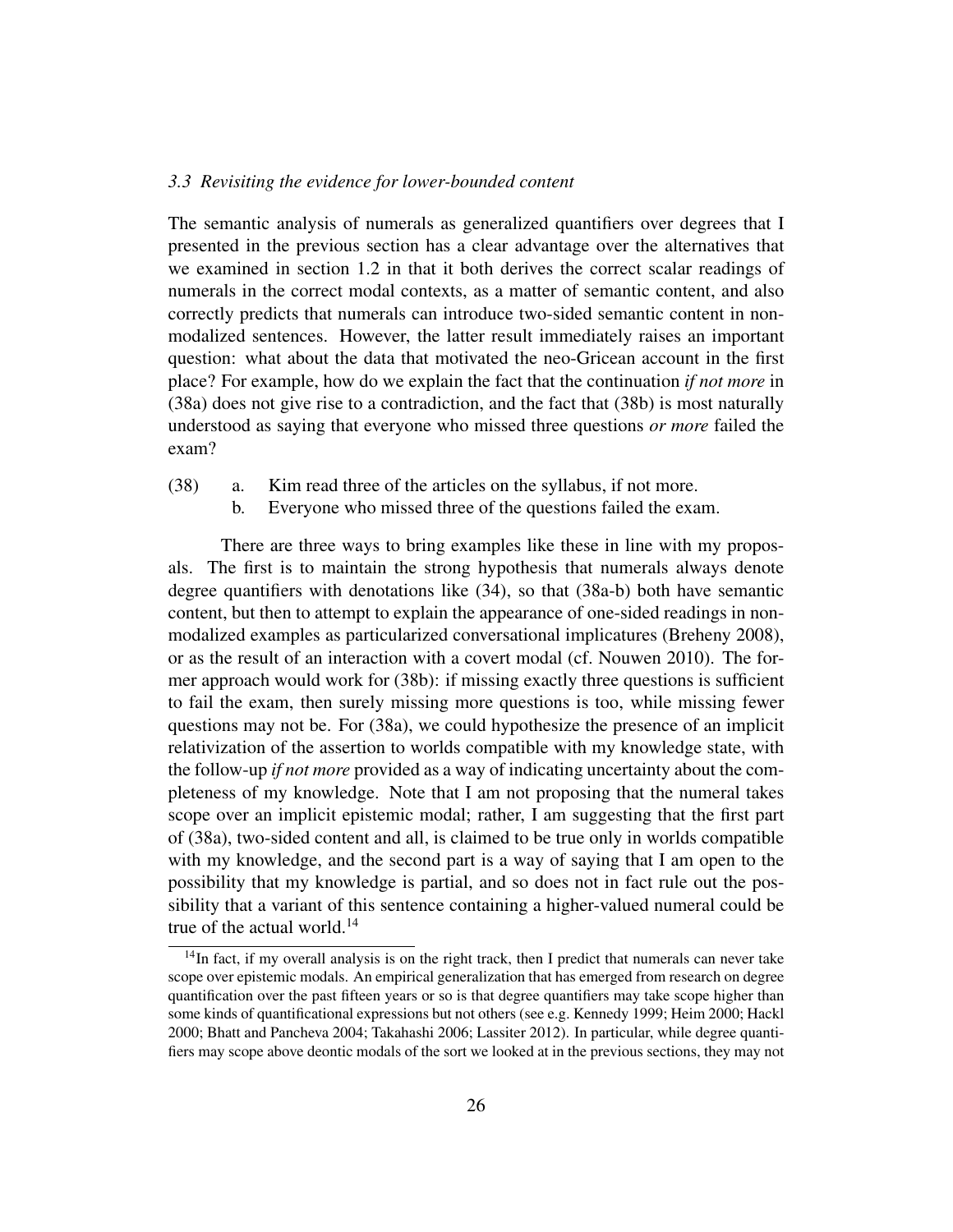A second option, which also maintains the strong hypothesis that numerals always have denotations like (34), is to hypothesize that the individual variable contributed by the associated noun can be bound either below the numeral (as I have been tacitlyassuming so far) or above it. (I am grateful to Paul Marty for suggesting this approach.) On this view, the first half of (38a) is ambiguous. If the individual variable is existentially bound below the numeral, as shown in (39a), we derive two-sided truth conditions, as we have already seen.

(39) a. 
$$
max\{n \mid \exists x[\text{read}(x)(\text{kim}) \land \text{articles}(x) \land \#(x) = n]\} = 3
$$
\nb.  $\exists x [max\{n \mid \text{read}(x)(\text{kim}) \land \text{articles}(x) \land \#(x) = n\} = 3]$ 

If, however, the individual variable is existentially bound above the numeral, we get lower-bounded truth conditions: (39b) is true just in case there is a plurality of books that Kim read whose maximal size is three, which rules out lower values but not higher ones. Whether this option is a viable alternative or not depends mainly on compositional considerations, in particular on where and how existential closure over the individual argument is introduced.

The third — and perhaps most likely — option is to hypothesize that the quantificational denotation of a number word is derived from a more basic singular term denotation. On this view, number words are in effect polysemous between the denotations in (40a) and (40b) (continuing to use *three* as our example).

(40) [three] =  
\na. 3  
\nb. 
$$
\lambda D_{(d,t)} \cdot max\{n \mid D(n)\} = 3
$$

As we have already seen, combination of the singular term denotation of a numeral with e.g. an adjectival analysis of MANY derives lower-bounded truth conditions, so the consequence of hypothesizing (40a) as a potential denotation for the numeral is that lower-bounded truth conditions become available across the board, and in particular for non-modalized like (40a-b). This should not create any problems, since the data we considered in the first part of the paper showed only that twosided content must be an option, not that one-sided, lower bounded content is *not* an option.<sup>15</sup>

take scope above epistemic modals (Büring 2007). So the fact that  $(i)$  lacks a "strong" reading, to the effect that it is epsitemically impossible that Kim read more than three articles on the syllabus, is expected under the current proposal.

<sup>(</sup>i) Kim might have read three of the articles on the syllabus.

<sup>&</sup>lt;sup>15</sup>Note also that for sentences like  $(38b)$  — and more generally for any structure in which the numeral appears in a downward entailing context — a parse in which the numeral is hypothesized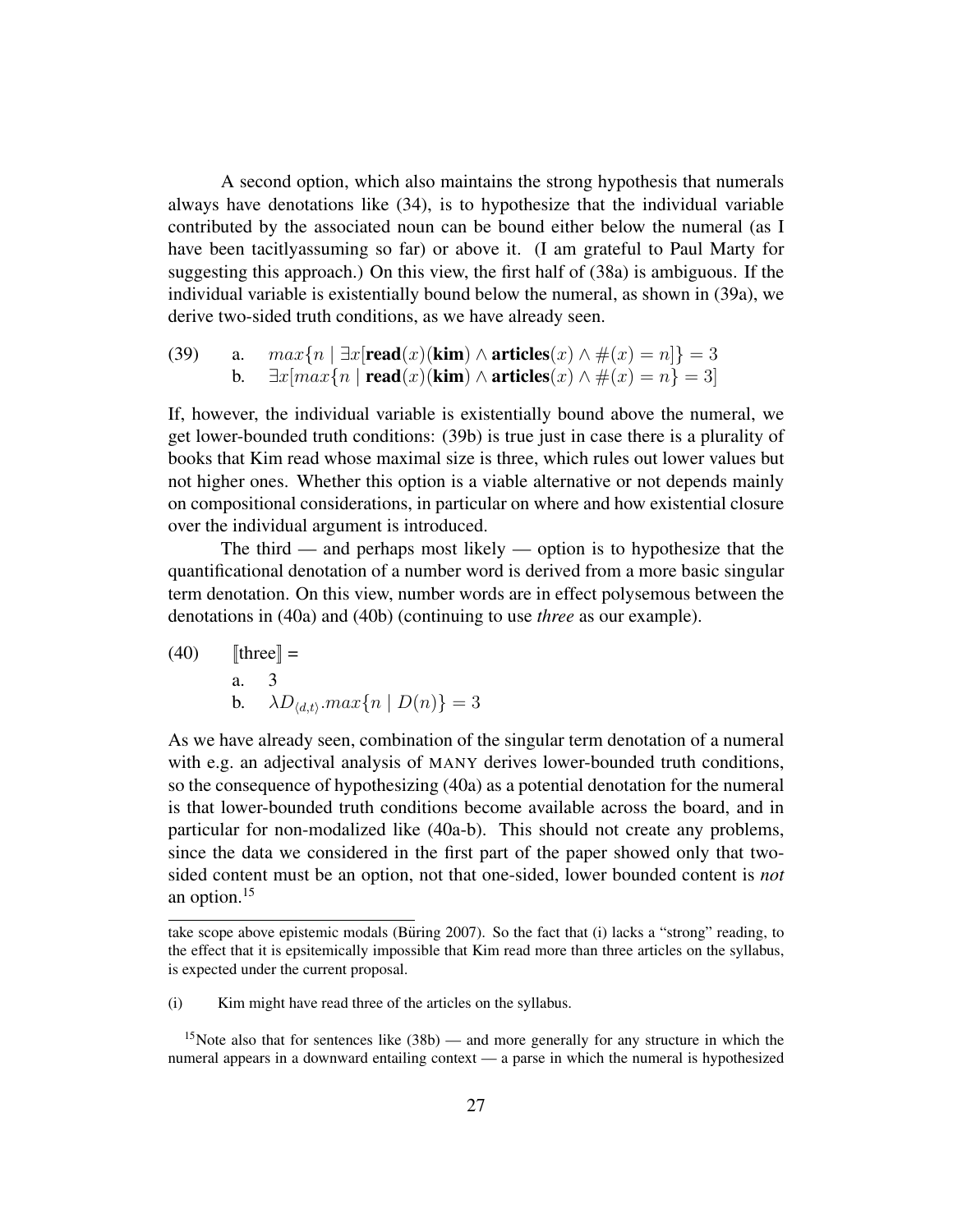I do not have space here to conduct a full exploration of these three options, but I will briefly mention two factors that may argue in favor of the third approach. First, if the basic denotation of a numeral is a number (if numerals are singular terms), we can construct a simple mapping to the denotations of modified numerals such as *more/fewer than three, at least/most three*, and so forth: they are mappings from denotations like (40a) to denotations like (40b), with the appropriate ordering relation substituted for "=" (>, <, >, <, etc.).<sup>16</sup> In Kennedy (2011) I show how this move allows us to explain a number of puzzles involving modified numerals and modals discussed by Nouwen (2010)

Second, it may be possible to say simply that the singular term meaning of the numeral is the lexical meaning, and to derive the maximal degree meaning in (40b) in a quite general way, without any assumptions specific to numerals. Specifically, we could assume that numerals in general are number-denoting singular terms, but like e.g. proper names, when they take scope they undergo a Montagovian type-shift to a generalized quantifier denotation: in the case of *three*, a move from 3 to  $\lambda D_{\langle d,t \rangle}$ .  $D(3)$ . As we saw in the previous section, this move alone does not derive interesting truth-conditional results. However, if we further assume that the generalized quantifier denotation composes with an exhaustivity operator of the sort originally proposed in Groenendijk and Stokhof 1984 to derive exhaustive readings of answers to questions (see also Zeevat 1994; van Rooij and Schulz 2004; Schulz and van Rooij 2006), then we should be able to derive an interpretation that is equivalent to (40b). Working out the details of this hypothesis is beyond the scope of current paper, but it seems like a promising approach. In particular, it may provide a nice account of some facts involving the interaction of questions and context in the promotion of two-sided readings discussed by Scharten (1997).

#### 4 Conclusion

I hope to have done two things in this paper. First, I have tried to show that sentences containing numerals can have two-sided meanings as a matter of semantic content, rather than as the result of implicature calculation. Previous work has come to similar conclusions (Sadock 1984; Carston 1988, 1998; Koenig 1991; Horn 1992;

to have the denotation in (40a) will result in more informative truth conditions than one in which the numeral is hypothesized to have the denotation in (40b), and so might represent a preferred parse given general informativity principles. What is important, though, is that both readings are derived fully semantically; neither invokes the implicature system.

<sup>&</sup>lt;sup>16</sup>A modifier like *exactly*, on the other hand, which also introduces an equality relation, can be analyzed as a "slack regulator" in Lasersohn's (1999): its function is not to introduce a truthconditional mapping from a lower-bounded interpretation to a two-sided one, but just to signal increased pragmatic precision.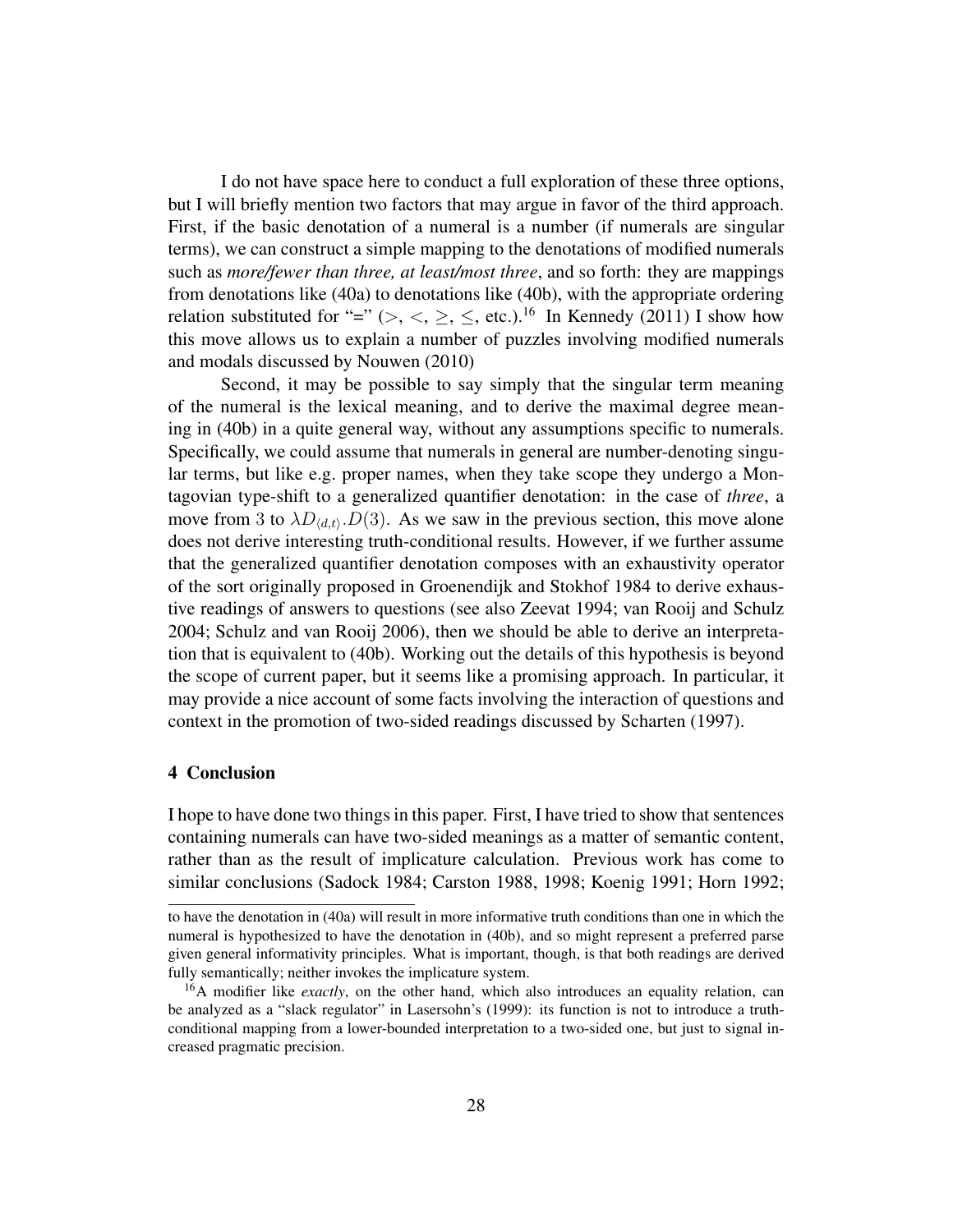Scharten 1997; Geurts 2006; Breheny 2008); one of the contributions of the current paper is to show that even the "grammatical" account of scalar implicature runs into many of the same problems as the neo-Gricean one. Second, I have argued for a new semantic analysis of number words as generalized quantifiers over degrees, true of a property of degrees  $D$  just in case the maximal degree that satisfies  $D$  is equal to a specific value (a number). I showed that this account generates two-sided interpretations in the basic case, and that scalar (upper/lower-bounded) readings of sentences containing numerals arise through scopal interactions with modals.

I would like to close by briefly comparing my proposal to one with a much longer history. The idea that number words denote second order properties rather than determiners, cardinality predicates, or singular terms is not new: this idea goes back to Frege (1980 [1884]), who considers an analysis of numbers as second order properties of individuals before eventually rejecting it in favor of a treatment of numbers as singular terms, and it has been more recently proposed by Scharten (1997). The Fregean analysis of *three* as a second order property of individuals, for example, can be stated as in (41a); the "neo-Fregean" analysis of *three* as a second order property of degrees that I have proposed in this paper is repeated in (41b) for comparison.

(41) a. [three] = 
$$
\lambda P_{\langle e,t \rangle}
$$
  $\#(\lbrace x | P(x) \rbrace) = 3$   
b. [three] =  $\lambda D_{\langle d,t \rangle}$   $\max{\lbrace n | D(n) \rbrace} = 3$ 

The Fregean analysis also returns two-sided truth conditions for the basic cases we are interested in, and it has the advantage of not necessitating the introduction of degrees into the semantics. Space unfortunately prohibits a full examination of how the Fregean semantics interacts with modals; the various scope configurations do not derive exactly the same truth conditions as the degree quantifier analysis (because the Fregean semantics tracks individuals across worlds, rather than degrees), but it may be that the same range of readings eventually emerges.

One potential advantage of the degree-quantifier analysis of numerals is that it fits seamlessly into a quite general, well-motivated, and well-understood syntax and compositional semantics for quantity and degree constructions in the nominal projection. Number words stand alongside comparatives and other degree words (*too, how, so*, etc.) as expressions that provide information about the quantity of objects that satisfy the nominal description by saturating a degree argument position in an (overt or covert) occurrence of MANY. Because this position is distinct from the individual argument position that the nominal itself saturates, these words can take scope independently of the nominal, as we have seen. It may be that an equally general syntax and semantics can be developed for numerals and degree words under a Fregean analysis (see Scharten 1997 for some first steps in this di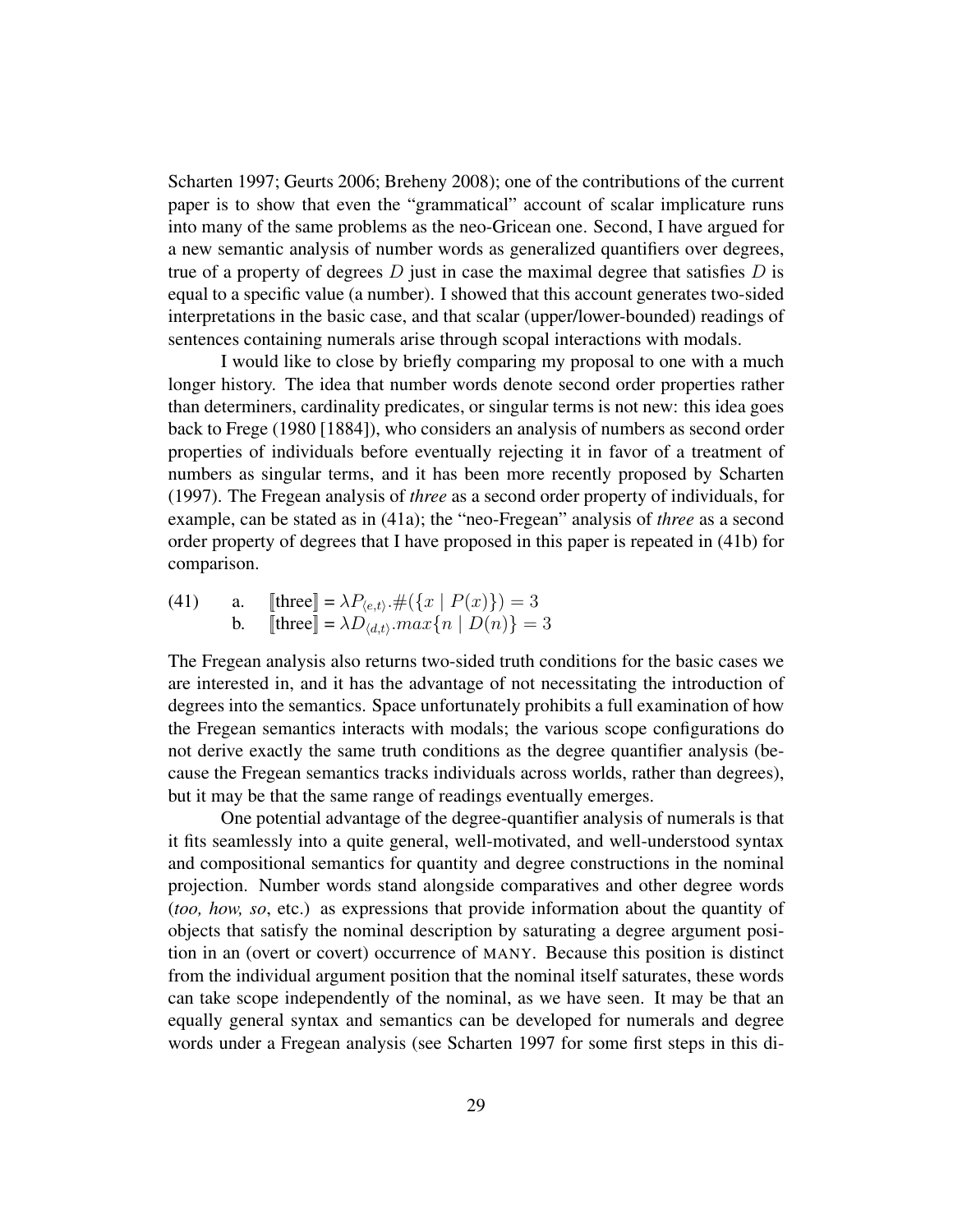rection), but this is an investigation that I will have to leave for another time.

#### References

- Barner, David, and Asaf Bachrach. 2009. Inference and exact numerical representation in early language development. *Cognitive Psychology* 60:40–62.
- Barwise, Jon, and Robin Cooper. 1981. Generalized quantifiers and natural language. *Linguistics and Philosophy* 4:159–219.
- Bhatt, Rajesh, and Roumyana Pancheva. 2004. Late merger of degree clauses. *Linguistic Inquiry* 35:1–46.
- Breheny, Richard. 2008. A new look at the semantics and pragmatics of numerically quantified noun phrases. *Journal of Semantics* 25:93–139.
- Bultinck, Bert. 2005. *Numerous meanings: The meaning of English cardinals and the legacy of Paul Grice*. Amsterdam: Elsevier.
- Büring, Daniel. 2007. More or less. In Papers from the 43rd Annual Meeting of *the Chicago Linguistic Society Volume 1: The Main Session*, ed. Malcolm Elliott, James Kirby, Osamu Sawada, Eleni Staraki, and Suwon Yoon, n–n. Chicago, IL.
- Carston, Robyn. 1988. Implicature, explicature and truth-theoretic semantics. In *Mental representations: The interface between language and reality*, ed. Ruth Kempson, 155–181. Cambridge: Cambridge University Press.
- Carston, Robyn. 1998. Informativeness, relevance and scalar implicature. In *Relevance theory: Applications and implications*, ed. Robyn Carston and S. Uchida, 179–236. Amsterdam: John Benjamins.
- Chierchia, Gennaro. 2004. Scalar implicatures, polarity phenomena and the syntax/pragmatics interface. In *Structures and beyond*, ed. Adriana Belletti. Oxford University Press.
- Chierchia, Gennaro. 2006. Broaden your views. implicatures of domain widening and the "logicality" of language. *Linguistic Inquiry* 37:535–590.
- Chierchia, Gennaro. 2010. Mass nouns, vagueness, and semantic variation. *Synthese* 174:99–149.
- Chierchia, Gennaro, Danny Fox, and Benjamin Spector. 2012. The grammatical view of scalar implicature and the relationship between semantics and pragmatics. In *Semantics: An international handbook of natural language meaning*, ed. Claudia Maienborn, Klaus von Heusinger, and Paul Portner, volume 3. de Gruyter.
- Cresswell, M. J. 1976. The semantics of degree. In *Montague grammar*, ed. Barbara Partee, 261–292. New York: Academic Press.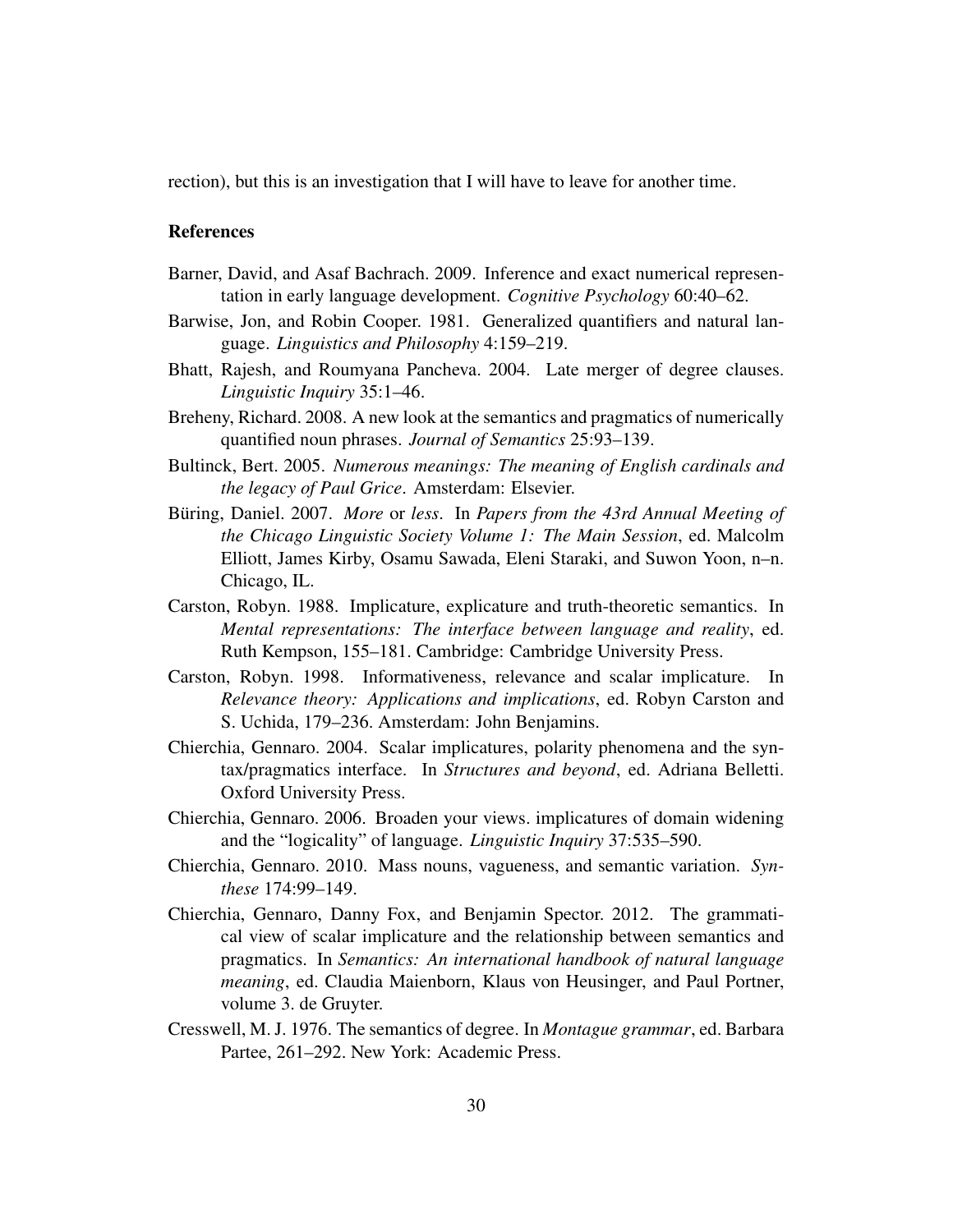- Fox, Danny. 2007. Free choice disjunction and the theory of scalar implicatures. In *Presupposition and implicature in compositional semantics*, ed. Uli Sauerland and Penka Stateva, 71–120. Palgrave MacMillan.
- Fox, Danny, and Martin Hackl. 2007. The universal density of measurement. *Linguistics and Philosophy* 29:157–186.
- Frege, Gottlob. 1980 [1884]. *The foundations of arithmetic (Grundlagen der Arithmetik)*. Evanston, IL: Northwestern University Press.
- Geurts, Bart. 2006. Take 'five'. In *Non-definiteness and plurality*, ed. Svetlana Vogeleer and Liliane Tasmowski, 311–329. Amsterdam: Benjamins.
- Groenendijk, Jeroen, and Martin Stokhof. 1984. Studies in the semantics of questions and the pragmatics of answers. Doctoral Dissertation, University of Amsterdam, The Netherlands.
- Hackl, Martin. 2000. Comparative quantifiers. Doctoral Dissertation, Massachusetts Institute of Technology.
- Heim, Irene. 2000. Degree operators and scope. In *Semantics and Linguistic Theory 10*, ed. Brendan Jackson and Tanya Matthews, 40–64. Ithaca, NY: CLC Publications.
- Horn, Laurence. 1972. On the semantic properties of logical operators in English. Doctoral Dissertation, University of California, Los Angeles.
- Horn, Laurence. 1992. The said and the unsaid. In *Proceedings of Semantics and Linguistic Theory 2*, ed. Chris Barker and David Dowty, 163–192. Columbus, OH: OSU Working Papers in Linguistics.
- Horn, Laurence. 1996. Presupposition and implicature. In *The handbook of contemporary semantic theory*, ed. Shalom Lappin, 299–319. Oxford, UK: Basil Blackwell.
- Huang, Yi Ting, and Jesse Snedeker. 2009. From meaning to inference: Evidence for the distinction between lexical semantics and scalar implicature in online processing and development. Unpublished ms., Harvard University.
- Huang, Yi Ting, Jesse Snedeker, and Elizabeth Spelke. 2009. What exactly do numbers mean? Unpublished ms., Harvard University.
- Hurewitz, Felicia, Anna Papafragou, Lila Gleitman, and Rochel Gelman. 2007. Asymmetries in the acquisition of numbers and quantifiers. *Language Learning and Development* 2:77–96.
- Ionin, Tania, and Ora Matushansky. 2006. The composition of complex cardinals. *Journal of Semantics* 23:315–360.
- Keenan, Edward, and Jonathan Stavi. 1986. A semantic characterization of natural language determiners. *Linguistics and Philosophy* 9:253–326.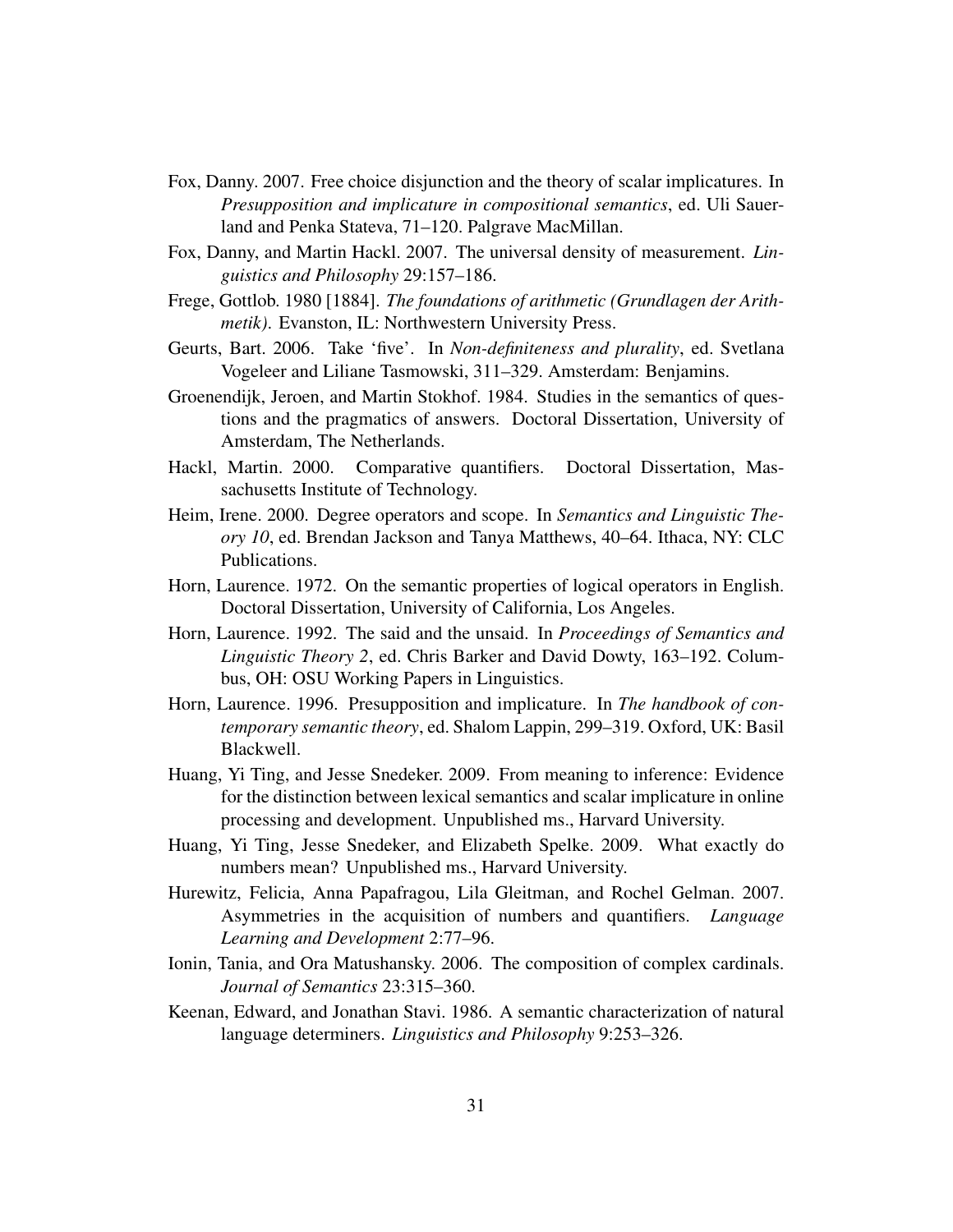- Kennedy, Christopher. 1999. *Projecting the adjective: The syntax and semantics of gradability and comparison*. New York: Garland. (1997 UCSC Ph.D Dissertation).
- Kennedy, Christopher. 2011. A neo-Fregean semantics for number words. Paper presented at SALT 24.
- Kennedy, Christopher, and Jason Stanley. 2009. On *average*. *Mind* 118.
- Klein, Ewan. 1991. Comparatives. In *Semantik: Ein internationales Handuch der* zeitgenössischen Forschung (semantics: an international handbook of contemporary research), ed. Arnim von Stechow and Dieter Wunderlich, chapter 32, 673–691. Berlin: de Gruyter.
- Koenig, Jean-Pierre. 1991. Scalar predicates and negation: Punctual semantics and interval interpretations. In *Proceedings of CLS 27*, ed. Lise Dobrin, Lynn Nichols, and Rosa Rodriguez, 140–155. Chicago Linguistic Society, Chicago, IL: Chicago Linguistic Society.
- Krifka, Manfred. 1989. Nominal reference, temporal constitution and quantification in event semantics. In *Semantics and contextual expression*, ed. Renate Bartsch, Johann van Benthem, and Peter van Emde Boas, 75–115. Stanford, CA: CSLI Publications.
- Krifka, Manfred. 1998. At least some determiners aren't determiners. Ms., University of Texas at Austin.
- Landman, Fred. 2003. Predicate argument mismatches and the adjectival theory of indefinites. In *From NP to DP*, ed. Martine Coene and Yves d'Hulst, volume 1, 211–238. John Benjamins.
- Landman, Fred. 2004. *Indefinites and the type of sets*. Oxford University Press.
- Lasersohn, Peter. 1999. Pragmatic halos. *Language* 75:522–551.
- Lassiter, Daniel. 2012. Quantificational and modal interveners in degree constructions. In *Proceedings of Semantics and Linguistic Theory 24*. CLC Publications.
- Magri, Giorgio. 2011. Another argument for embedded scalar implicatures based on oddness in downward entailing environments. *Semantics and Pragmatics* 4:1–51.
- Murphy, M. Lynne. 1997. Why adjectives occor (or don't) in measure phrases. Paper presented at the Annual Meeting of the Linguistics Society of America, Chicago, Il., January 2-5, 1997.
- Musolino, Julien. 2004. The semantics and acquisition of number words: Integrating linguistic and developmental perspectives. *Cognition* 93:1–41.
- Nouwen, Rick. 2010. Two kinds of modified numerals. *Semantics and Pragmatics*  $3:1-41$ .